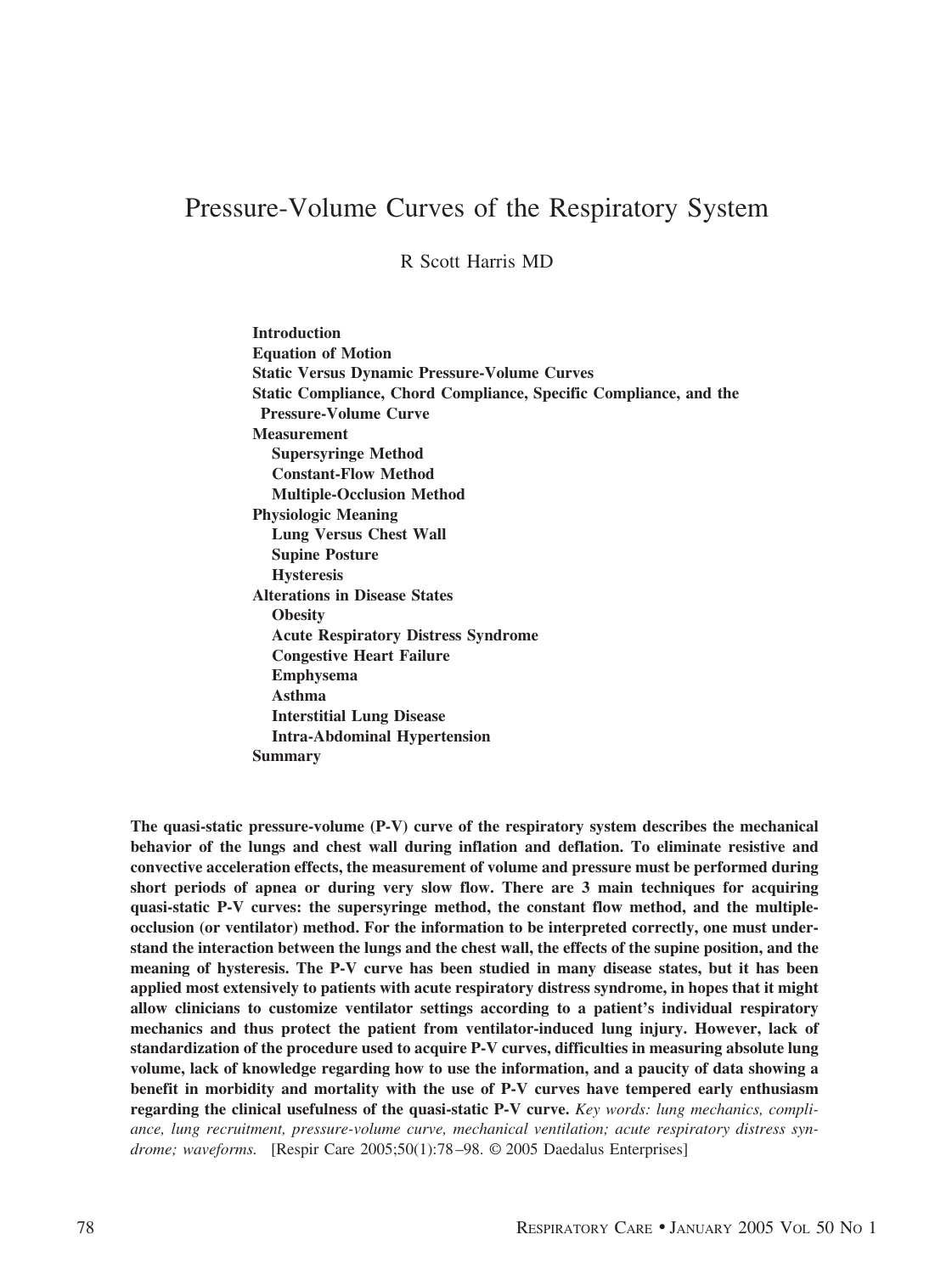# **Introduction**

In spontaneously breathing subjects the diaphragm and chest wall together form a mechanical pump that moves air in and out of the lungs to exchange oxygen and carbon dioxide to and from the blood. When the respiratory system fails and mechanical ventilation is necessary, the respiratory system's mechanical behavior can change in characteristic ways that can be assessed by the mechanical ventilator or with simple equipment available in respiratory care departments. The quasi-static pressure-volume (P-V) relationship is one aspect of mechanical behavior that has been used to gain information about the way the lungs deform during breathing in health and disease.

It has long been hoped that with mechanically ventilated patients the P-V curve would allow the clinician to diagnose lung disease, customize ventilator settings, follow the course of disease, and make prognoses. Surprisingly, despite over a half-century of research on P-V curves, we still have a limited understanding of the meaning of the P-V relationship. So, though some of those goals have been realized, much research still needs to be done before P-V curves can be widely used clinically.

## **Equation of Motion**

The equation of motion describes the pressure change at the airway opening during breathing. The equation assumes one degree of freedom, meaning that the lung expands equally in all directions (isotropic expansion). It is written as:

$$
P_{AO} = \frac{V}{C} + \dot{V}R + \ddot{V}I - P_{mus}
$$
 (1)

in which  $P_{AO}$  is the pressure at the airway opening (mouth or endotracheal tube),  $P_{\text{mus}}$  is the pressure generated by the respiratory muscles, V is lung volume, C is respiratorysystem compliance,  $\dot{V}$  is gas flow, R is airway resistance,  $\ddot{V}$  is convective gas acceleration, and I is impedance. What is evident from that equation is that a static P-V curve eliminates the resistive and impedance effects on pressure,

such that only the compliance is assessed. Thus, static P-V curves are also called compliance curves. Also evident is the respiratory muscle contribution to pressure. If a subject is not sufficiently sedated (or paralyzed), the measured P-V curve may not be representative of the lung compliance properties alone and may include effects of the respiratory muscles.

# **Static Versus Dynamic Pressure-Volume Curves**

Whenever one measures pressure when airflow has stopped, there is always a continual change in pressure lowering in an exponential fashion. Because we must allow the subject to breathe, the measurement must be interrupted after a few seconds. Therefore, the system never reaches truly static conditions, so we obtain what has been called a "quasi-static" P-V curve. This means that the resultant curve depends somewhat on how long the clinician waits for static conditions. It is possible to use a slow flow rate to approximate static conditions, but the flow rate must be  $\leq$  9 L/min to largely eliminate the pressure change from resistive elements of the respiratory system.1,2

The confusing term "dynamic compliance" has been used to mean various things, but it originally referred to compliance calculated during a tidal breath at the points of zero flow on the dynamic P-V loop. Some investigators have made arguments that perhaps P-V measurements should be made during breathing rather than in quasi-static conditions, since that might be more representative of the mechanical behavior that the lung experiences during breathing. Ranieri et al<sup>3</sup> used the shape of the inspiratory pressure-time curve during constant flow to calculate a "stress index," which, they argue, can detect overdistention or recruitment. Lichtwarck-Aschoff et al<sup>4</sup> advocate using the "slice method" to estimate static compliance from a dynamic P-V loop, using a linear resistance-compliance model. Karason et al<sup>5</sup> developed a method to calculate the alveolar pressure during dynamic/therapeutic conditions, which they call the "dynostatic pressure." They argue that this method has the advantage that it provides a breath-by-breath analysis of the P-V relationship, without requiring ventilator disconnects.

Adams et al<sup>6</sup> studied the effect of increasing constant flows on the shape of the inspiratory P-V loop. They measured a quasi-static P-V curve, using the supersyringe technique, and compared it with inspiratory P-V curves measured with 10, 30, and 50 L/min constant inspiratory flows in dogs with oleic-acid-induced lung injury. They found that the curve consistently shifted to the right at all inspiratory flows tested (Fig. 1). They also found that during the measurement of the dynamic P-V curves there was increased volume at the beginning of the dynamic inspirations while on positive end-expiratory pressure (PEEP), which, they concluded, was recruitment from tidal venti-

R Scott Harris MD is affiliated with the Pulmonary and Critical Care Unit, Department of Medicine, Massachusetts General Hospital, Harvard Medical School, Boston, Massachusetts.

R Scott Harris MD presented a version of this article at the 34th RESPI-RATORY CARE Journal Conference, Applied Respiratory Physiology: Use of Ventilator Waveforms and Mechanics in the Management of Critically Ill Patients, held April 16-19, 2004, in Cancún, Mexico.

Correspondence: R Scott Harris MD, Pulmonary and Critical Care Unit, Bulfinch 148, Massachusetts General Hospital, 55 Fruit Street, Boston MA 02114. E-mail: rharris@partners.org.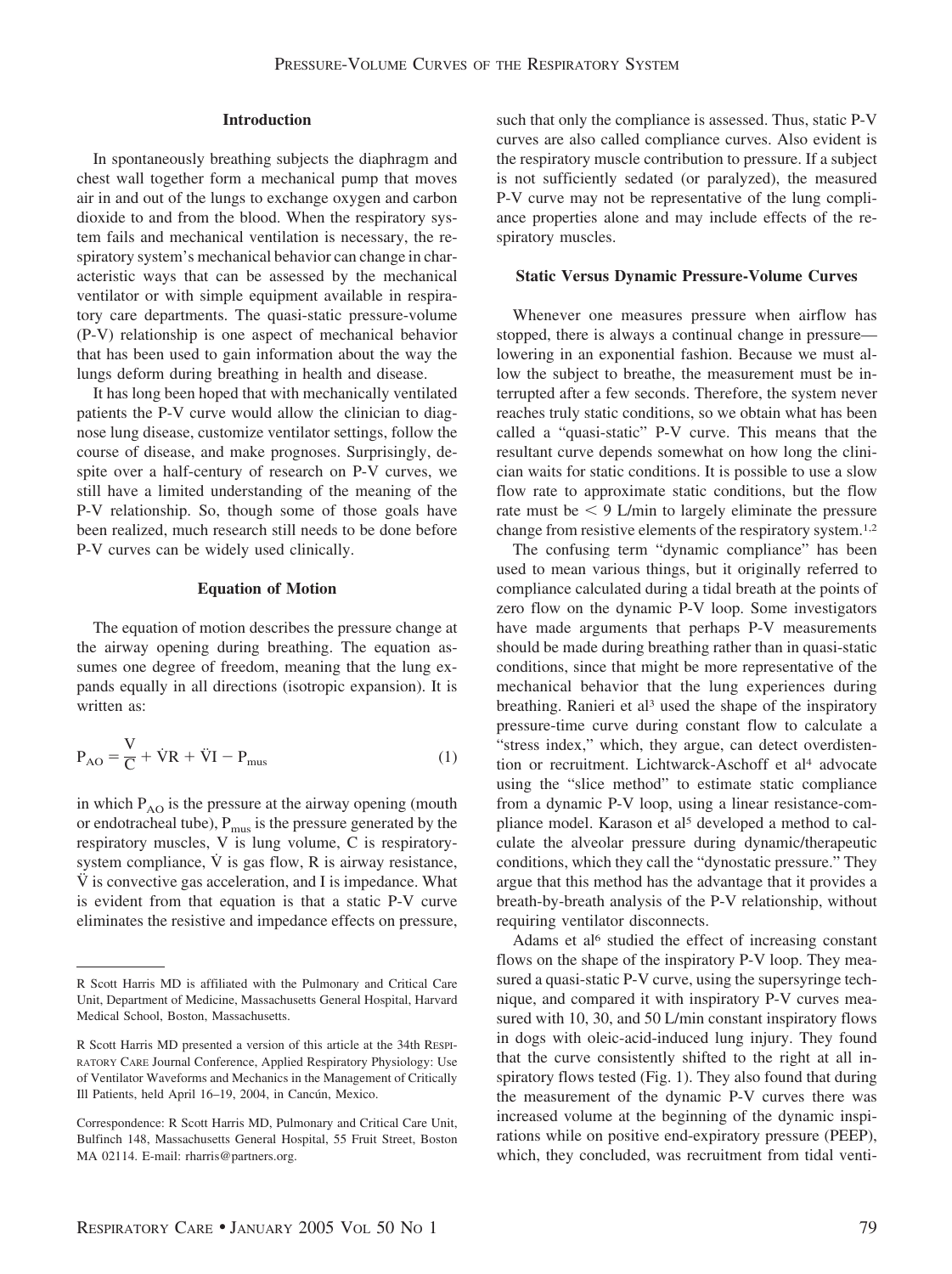

Fig. 1. Comparison of static and dynamic pressure-volume (P-V) loops. The thick solid line is the quasi-static P-V loop acquired with the supersyringe method. The thin solid, dotted, and dashed lines are dynamic P-V loops acquired with inspiratory flow rates of 50, 30, and 10 L/min, respectively. P-V loops were collected at 3 different PEEP levels. Note the rightward shift of the P-V curve with increasing flow rate, which represents increased pressure generated from airway resistance. Note also the increased volume at each PEEP level at the beginning of the curve, representing tidal recruitment. (From Reference 6, with permission.)

lation independent of PEEP. From that study it is clear that measuring P-V curves with tidal ventilation at high flow  $(\geq 10 \text{ L/min})$  still leaves a large pressure change from resistive components, and, furthermore, that there is a PEEP-independent volume-recruitment effect. This last point will be discussed below, in the section that describes the multiple-occlusion method for measuring P-V curves.

# **Static Compliance, Chord Compliance, Specific Compliance, and the Pressure-Volume Curve**

It is important when discussing P-V curves to understand the difference between the terms *static compliance*, *chord compliance*, and *specific compliance*. Static compliance usually implies compliance calculated from 2 volume points during quasi-static conditions. This is usually done by performing an end-inspiratory hold on the ventilator and measuring the pressure after a few seconds. The tidal volume  $(V_T)$  is divided by the pressure change. This compliance measurement assumes a linear relationship between volume and pressure, but the P-V relationship is not linear, so care must be taken in interpreting changes in static compliance measured that way. For example, an increase in static compliance after a PEEP increase on a ventilator could mean simply a shift in location on the P-V curve, rather than a change in intrinsic properties of the lung (Fig. 2). In plane geometry, a "chord" is a line segment that connects 2 points on a curve. Therefore, static compliance calculated this way is actually chord compliance. It would be more precise to say "static chord com-



Fig. 2. Effect of PEEP on static compliance  $(C_{\text{stat}})$ . In this example, if C $_{\rm stat}$  is measured with a PEEP of zero ( $\Delta$ V0/ $\Delta$ P0) on one day and then a PEEP of 15 cm  $H_2O$  ( $\Delta$ V15/ $\Delta$ P15) the next day, one could erroneously interpret that as an improvement in the patient's lung disease (increased compliance). However, this change in compliance is simply a change in the position of the volume excursion on the same pressure-volume curve.

pliance." Specific compliance is compliance that is normalized by a lung volume, usually total lung capacity (TLC) or functional residual capacity (FRC). Thus, given the same volume excursion, a child will have lower chord compliance than an adult, but they will have the same specific compliance. Specific compliance is often used to better assess the intrinsic elastic properties of the lung, by eliminating the effects of variations in lung size.

## **Measurement**

There are 3 main techniques for constructing a quasistatic P-V curve: the supersyringe method, the constantflow method, and the multiple-occlusion method.

# **Supersyringe Method**

The supersyringe method consists of connecting a supersyringe to the end of the endotracheal tube after allowing the respiratory system to reach relaxation lung volume, and then measuring airway pressure and insufflated volume. The syringe's plunger is moved in regular steps (usually about 100 mL each), with 2–3-second pauses to allow for quasi-static conditions (Fig. 3), and then a pressurevolume plot is drawn (Fig. 4). Usually, when airway pressure reaches 40 cm  $H_2O$ , inflation is stopped and deflation is performed in the same way. This method is simple and allows construction of both inflation and deflation curves. It also has disadvantages: it requires additional equipment, disconnecting the patient from the ventilator, and the patient has to be sedated and paralyzed. Changes associated with continuing gas exchange, changes in gas temperature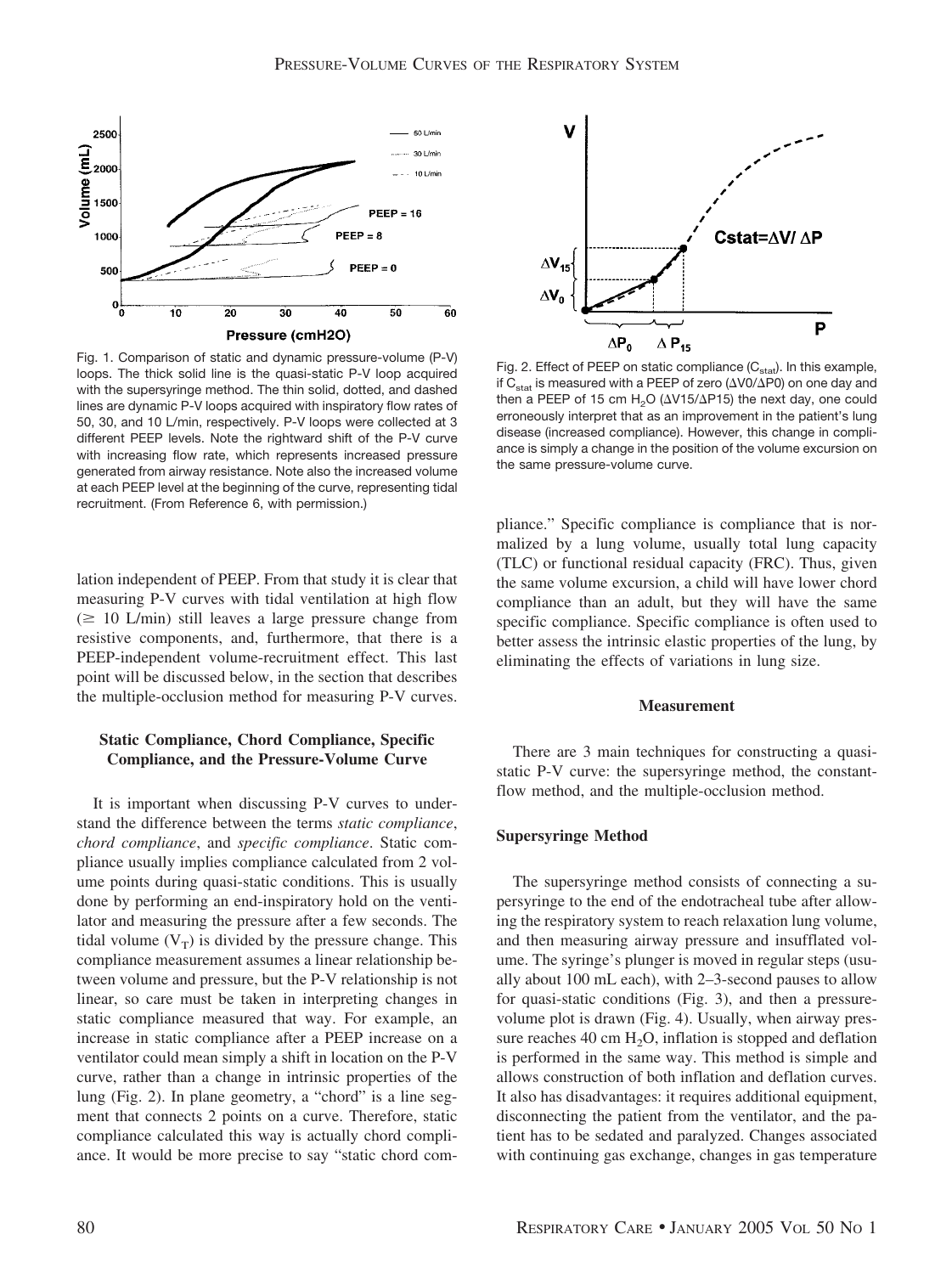

Fig. 3. Pressure-time plot acquired with the supersyringe method. The top plot is inflation and the bottom plot is deflation. Note the exponential decay of pressure that continues even before the next increment of volume is insufflated with the syringe. The time constants for the decay in pressure become longer the higher the pressure during inflation, but the opposite is true during deflation. The large open circles represent the pressure values that would be chosen to construct a quasi-static pressure-volume curve.



Fig. 4. Pressure-volume plot acquired with the supersyringe method. The open circles are the data points plotted continuously during the maneuver. The solid lines show the quasi-static points connected to form a smooth P-V curve. The inflation and deflation points are not connected, because they were performed separately in this example. Note the large changes in pressure with each volume step, which are due to airway resistance, and then the slow decrease in pressure, probably due to stress relaxation.

and humidity, and compression and decompression of the gas are not taken into account.

# **Constant-Flow Method**

The constant-flow method is simple to perform and it can be done with some ventilators, so it can preserve some changes in volume history that are lost with the supersyringe method (because the patient is disconnected from the ventilator). However, the constant-flow method suffers from the effects of oxygen consumption, which increases hysteresis. One cannot easily perform a deflation curve unless a special system is employed to limit expiratory flow to a constant value. Lu et al<sup>1</sup> found that either  $3$  L/min or 9 L/min of constant flow gave similar slopes and lower inflection points, but the curve was shifted slightly to the right. Servillo et al<sup>2</sup> showed that slightly higher flows (15 L/min) substantially right-shifted the curve and its derived parameters. It recently became clear that higher flow causes a more substantial shift in the curve at higher volumes, presumably secondary to viscoelastic properties of the lung. Even at a constant flow as slow as 1.7 L/min,<sup>7</sup> there can be slight differences between P-V curves measured with the constant-flow method versus with the supersyringe method. There is a slight shift to the right on inflation and a shift to the left on deflation (Fig. 5).

## **Multiple-Occlusion Method**

The multiple-occlusion method (or "ventilator method") has unique advantages. It is obtained by periodically interrupting tidal breathing at different lung volumes to obtain each P-V point. Normal tidal breathing then resumes for about 4 breaths and another, different point is obtained. Both inflation and deflation curves can be acquired, no ventilator-disconnection is needed, and there is no correction for oxygen consumption, because the measurements are interspersed with normal ventilation. The multipleocclusion method still requires sedation and/or paralysis to prevent spontaneous breaths during the measurements. This measurement assumes a constant "relaxation lung volume," since absolute volume is not measured and the measurements are done intermittently, over many breaths. This method includes what some investigators call "recruited lung volume," because it takes into account time-dependent recruitment that occurs with normal ventilation during PEEP. It differs from the supersyringe method in having less hysteresis, less curvature at low volumes, and in showing increased pressure at high volumes. Those changes are probably due to reduced effects of oxygen consumption and recruitment, and to more effects of viscoelastic behavior at high lung volumes during the measurement.<sup>8</sup>

#### **Physiologic Meaning**

The shape of the quasi-static respiratory-system P-V curve in an upright, awake, and relaxed subject is sigmoi-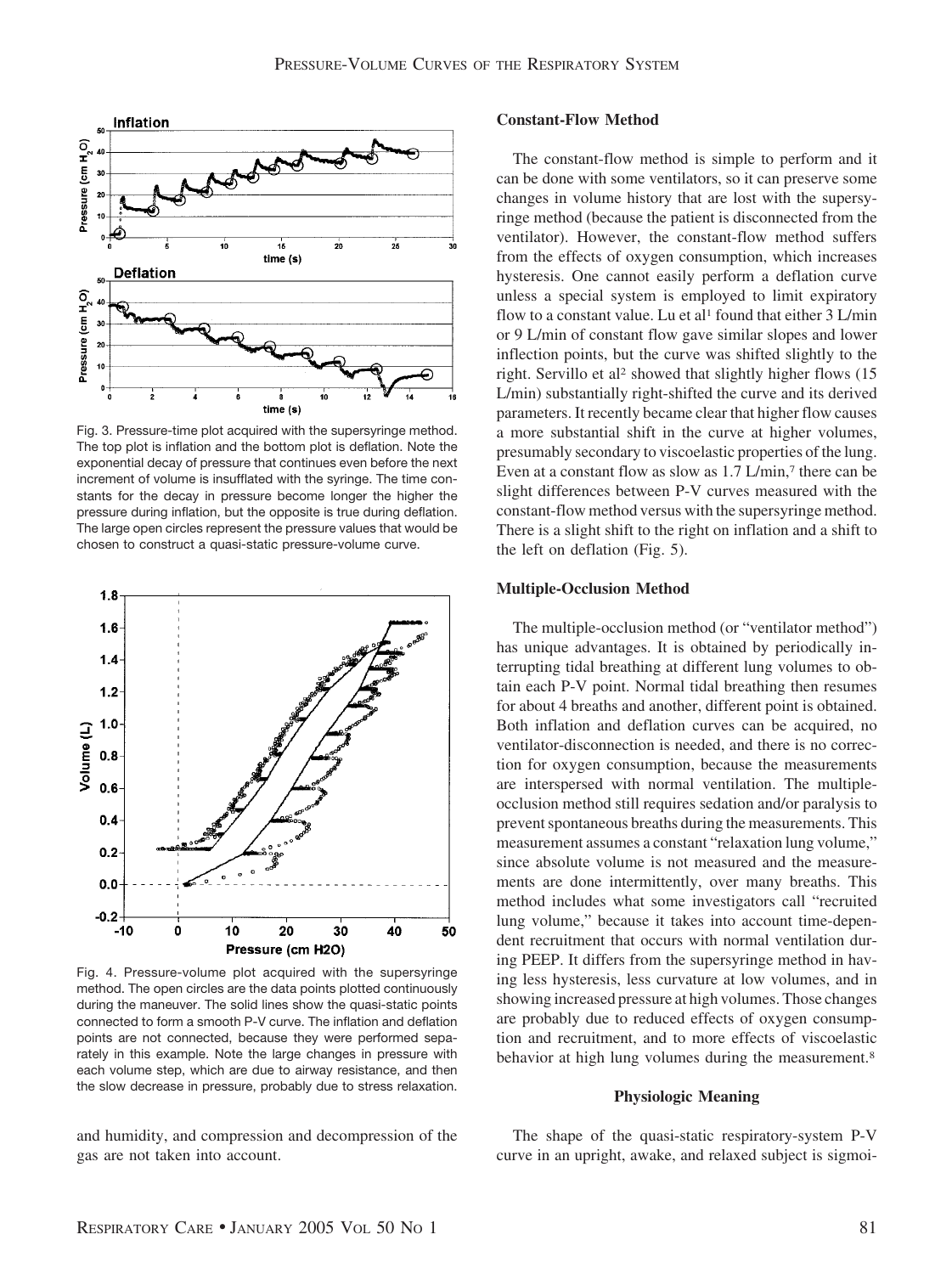

Fig. 5. Pressure-volume curves acquired using the slow constantflow method (ATM) and the supersyringe method (SYR). The slow constant-flow curve was generated using a custom-built device designed to deliver a constant flow of 1.7 L/min for both inflation and deflation. Note that although the curves appear similar, the slow constant-flow curve is shifted slightly to the right on inflation and slightly to the left on deflation. (From Reference 7, with permission.)

dal, with upward concavity at low inflation pressure and downward concavity at higher inflation pressure (Fig. 6).9 That sigmoidal shape reflects the balance of forces between the chest wall (diaphragm and rib cage) and the lung parenchyma. The lung volume where the outward expansive force of the chest wall balances the inward retractile force of the lung parenchyma is the FRC, which is also where alveolar pressure equals atmospheric pressure. The chest wall contributes most to the curvature below FRC, and the lung contributes most to the curvature above FRC.

# **Lung Versus Chest Wall**

The measurement of the total-respiratory-system P-V curve includes both the chest wall (abdomen and rib cage) and the lungs. When compliance is altered in disease states, it is important to know the relative contributions of both to the total-respiratory-system P-V curve. For 2 elements in series the reciprocal of the total compliance is the sum of the reciprocals of the individual compliances:



Fig. 6. The normal sigmoid pressure-volume curve in an upright, awake, and relaxed subject. The pressure-volume curve of the respiratory system  $(P_{RS})$  is the sum of the pressures generated by the chest wall  $(P_W)$  and lungs  $(P_L)$  (dotted lines). Functional residual capacity (FRC) occurs where the sum of the 2 pressures are equal and opposite. Note that the chest wall contributes to much of the curvature below FRC, whereas the lung contributes most to the curvature above FRC.  $%VC = percent$  of vital capacity. (From Reference 9, with permission.)

$$
\frac{1}{C_{RS}} = \frac{1}{C_L} + \frac{1}{C_{CW}}
$$
 (2)

in which  $C_{RS}$  is the compliance of the total respiratory system,  $C_L$  is the compliance of the lung, and  $C_{CW}$  is the compliance of the chest wall. For normal subjects during tidal breathing, it is assumed that the compliance of the total respiratory system, lung, and chest wall are linear, and we calculate a single compliance for each (chord compliance). Normal values are 100 mL/cm  $H_2O$  for  $C_{RS}$ , 200 mL/cm  $H_2O$  for  $C_L$ , and 200 mL/cm  $H_2O$  for  $C_{CW}$ .

The abdomen is less compliant than the rib cage for large volume changes, but in the range of normal, quiet breathing it is nearly as compliant as the rib cage.10 It is slightly more compliant in the supine position. During spontaneous breathing in the conscious state, the rib-cage volume-displacement corresponds to 40% of the  $V_T$ , but this rises to 72% during anesthesia and artificial ventilation.11 The relative contributions of the rib cage and abdomen displacements are not influenced by a change in  $V_T$ . Chord compliance of the chest wall becomes higher with a larger  $V_T$ , indicating a P-V relationship that is concave upwards.11 In mechanically ventilated patients with respiratory failure secondary to chronic obstructive pulmonary disease (COPD) and pulmonary edema, it was found that abnormalities in total-respiratory-system mechanics essentially reflected alterations in lung mechanics rather than in chest wall mechanics.12 This has been an argument for using total-respiratory-system mechanics as a surrogate for lung mechanics, obviating the use of an esophageal balloon and thus simplifying the acquisition of data. However, in certain disease states the chest wall can become an important contributor to changes in the totalrespiratory-system P-V curve (discussed below).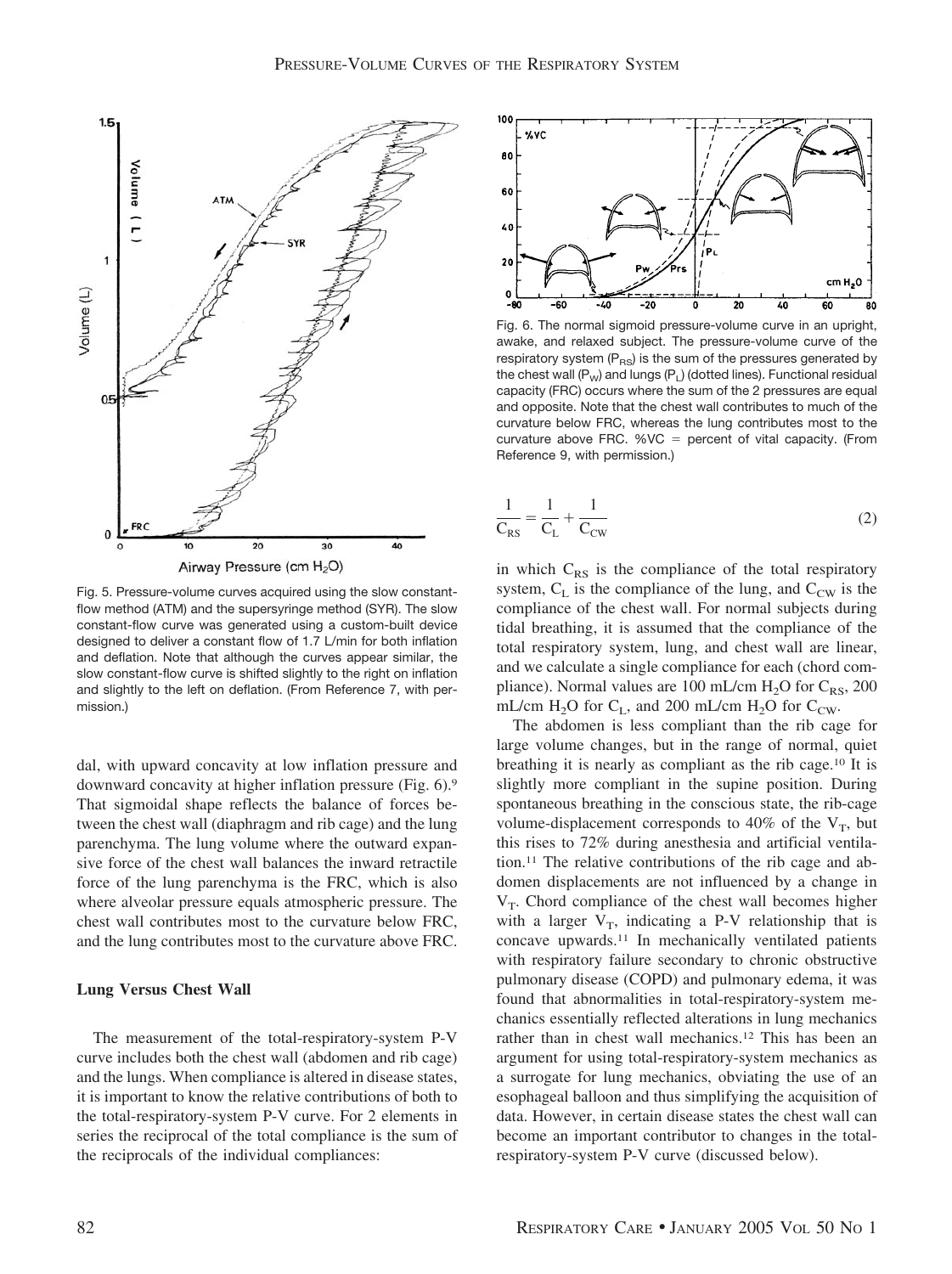

Fig. 7. Changes in the chest wall and abdomen pressure-volume curves from upright to supine posture. Note that the major effect of the supine position is a rightward shift of the abdomen compliance curve. This shifts the respiratory system curve to the right, lowering functional residual capacity, and slightly rotating the curve counterclockwise, increasing compliance. The abdomen generally has a high compliance, getting somewhat stiffer at higher lung volumes, as it is compressed slightly in both positions. However, the zero point of the abdominal compliance curve, which is below the diaphragm in the upright posture, moves to the level of the abdominal surface in the supine position.  $%VC =$  percent of vital capacity.  $P_{di}$  = diaphragmatic pressure.  $P_{ab}$  = abdominal pressure.  $P_w$  = chest wall pressure.  $P_L$  = lung pressure. (From Reference 9, with permission.)

# **Supine Posture**

In the supine posture the chest-wall curve moves to the right and rotates counterclockwise, increasing the compliance of the total respiratory system in the range above FRC, but dropping FRC to about half of the upright-posture value (Fig.  $7$ ). This is the result of 2 effects: an expiratory effect of the abdomen and a slight inspiratory effect of the chest wall. The abdominal compliance curve shifts to the right, resulting in a similar shift of the respiratory-system curve to the right, lowering FRC, and slightly rotating the curve counterclockwise, increasing compliance. These effects are amplified by anesthesia and obesity (discussed below). The normal abdomen has a high compliance, getting somewhat stiffer at higher lung volumes, because the abdomen is compressed slightly. What changes is the zero point, which is below the diaphragm in the upright posture, but at the level of the abdominal surface in the supine position. In certain conditions, such as ascites



Fig. 8. The effect of tidal volume on hysteresis. Hysteresis is minimal at small tidal volumes, but becomes larger as the tidal volume increases. (From Reference 13, with permission.)

or abdominal hemorrhage, intra-abdominal hypertension can markedly decrease abdominal compliance.

# **Hysteresis**

An important phenomenon that is readily seen in P-V curves is hysteresis. Hysteresis refers to unrecoverable energy, or delayed recovery of energy, that is applied to a system. That is, the lung does not act as a perfect elastic system (in which any energy put in is immediately returned). Mead et al<sup>13</sup> demonstrated that hysteresis is minimal with small volume changes, but that it increases as the volume excursion increases (Fig. 8). In 1929, Von Neergaard<sup>14</sup> discovered that the main determinant of hysteresis is air-liquid surface forces in alveoli. Radford expanded on Von Neergaard's observations by performing both inflation and deflation P-V loops on excised cat lungs, either submerged in saline solution during saline injection or suspended in air during air inflation.15 There was a marked difference in the pressure change at the same volume, both for inflation and deflation (Fig. 9). Although surface forces predominate in causing hysteresis with large tidal excursions, with small volume excursions the hysteresis does not seem to be related to surface forces and may be an intrinsic property of the tissues (Fig. 10).16 The difference in pressure with large volume excursions was due to surface forces and could explain all of the hysteresis in lung inflation with gas. Those results were all with excised lungs.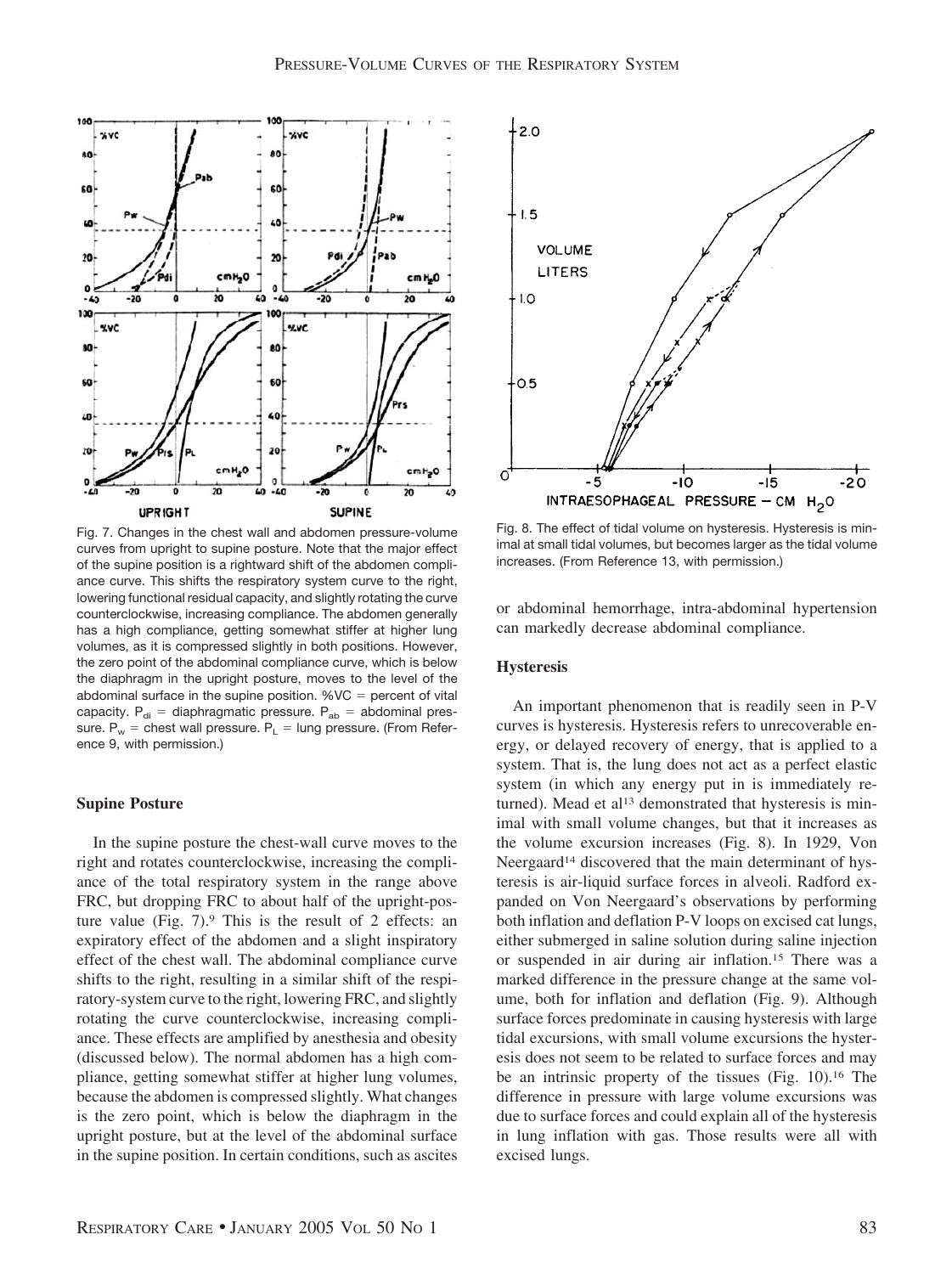

Fig. 9. Pressure-volume loops obtained from excised cat lungs submerged in saline. Note the marked pressure increase at all lung volumes when the lungs were filled with air rather than saline, both on inflation and deflation. Also, the saline inflation and deflation limbs are nearly identical, whereas with air inflation and deflation there is a large amount of hysteresis, due to surface forces at the air-liquid interface. (From Reference 15, with permission.)

What is the effect of the chest wall on hysteresis? The chest wall limits air-space collapse. Excised lungs, when inflated and deflated at lung volumes similar to those in an intact animal, show similar hysteresis. However, if the lungs are allowed to collapse by removing them from the chest well, hysteresis markedly increases (Fig. 11).15Therefore, important for hysteresis are the time taken for volume change, the initial lung volume, volume excursion, and whether the lungs have been previously collapsed or fully inflated in the minutes before the measurement. The resultant P-V curves are envelopes that define the limits of the lungs' elastic behavior for the defined volume history. Hysteresis, then, results from 4 processes: recruitment/ derecruitment; surfactant; stress relaxation; and gas absorption during the measurement of P-V curves.

#### **Alterations in Disease States**

# **Obesity**

Pelosi et al<sup>17</sup> measured FRC with helium dilution in 24 subjects undergoing general anesthesia. They studied 8 subjects who had body mass index (BMI)  $\leq 25$  kg/m<sup>2</sup>, 8 whose BMIs were between 25 and 40 kg/m<sup>2</sup>, and 8 morbidly obese patients whose BMIs were  $\geq 40$  kg/m<sup>2</sup>. The most obvious and reproducible change with obesity was a drop in FRC that worsened with increasing BMI (Fig. 12), which is due to the marked expiratory action of the en-

larged abdomen on the lungs, despite the slight inspiratory action of the chest wall going to the supine position. Interestingly, the chord compliance of the total respiratory system decreases exponentially as BMI increases, and it is mostly due to a drop in lung compliance, not the chest wall (Fig. 13). The loss of lung compliance is probably due to loss of air spaces secondary to atelectasis. Pelosi et al<sup>18</sup> also found that the chest wall compliance was reduced to a similar degree as the lung compliance, which agrees with previous research with awake obese subjects.19 The cause of the reduced chest wall compliance is thought to be structural changes in the chest wall and rib cage (increased adiposity, kyphosis, lumbar lordosis) and a decreased thoracic volume bringing the chest wall P-V curve down to its less compliant region. The decrease in lung compliance can be improved by increasing PEEP,<sup>20</sup> reverse Trendelenburg position,21 or laparotomy.22 The total-respiratory-system P-V curve in sedated, paralyzed, obese subjects becomes curvilinear above FRC (Fig. 14), with upward concavity.23

#### **Acute Respiratory Distress Syndrome**

**Early Use of the Pressure-Volume Curve.** The P-V curve has been studied and most extensively applied with patients with acute respiratory distress syndrome (ARDS). From the first description of ARDS in 1967,<sup>24</sup> investigators noticed that the static compliance was reduced. Measuring chord compliance was suggested as a way of diagnosing different forms of respiratory distress.25 A few years later the supersyringe technique was introduced and striking differences from normal were seen in ARDS. Matamis et al26 found a nearly reproducible pattern of changes in the P-V curve according to the ARDS stage and chest radiograph findings (Fig. 15). These early findings led to much research on the P-V curve in ARDS, and attempts to define certain features of the curve and correlate them with other physiologic measurements, such as dead space, shunt, and oxygen delivery.

In ARDS the P-V curve appears sigmoidal in the volume range in which it is acquired (between end-expiratory lung volume and TLC). This is the same shape as a P-V curve from a healthy subject, except that in healthy lungs in the volume range between FRC and TLC the curve is concave down and relatively linear until high pressure is reached. In addition, the P-V curve in ARDS has a lower volume excursion to TLC and the entire curve is shifted down on the volume axis. That shift, however, is not apparent when performing a P-V curve, since the volume scale is usually referenced to the end-expiratory lung volume, not to absolute lung volume. Fig. 16 illustrates these concepts and some of the most common terms used to describe the P-V curve.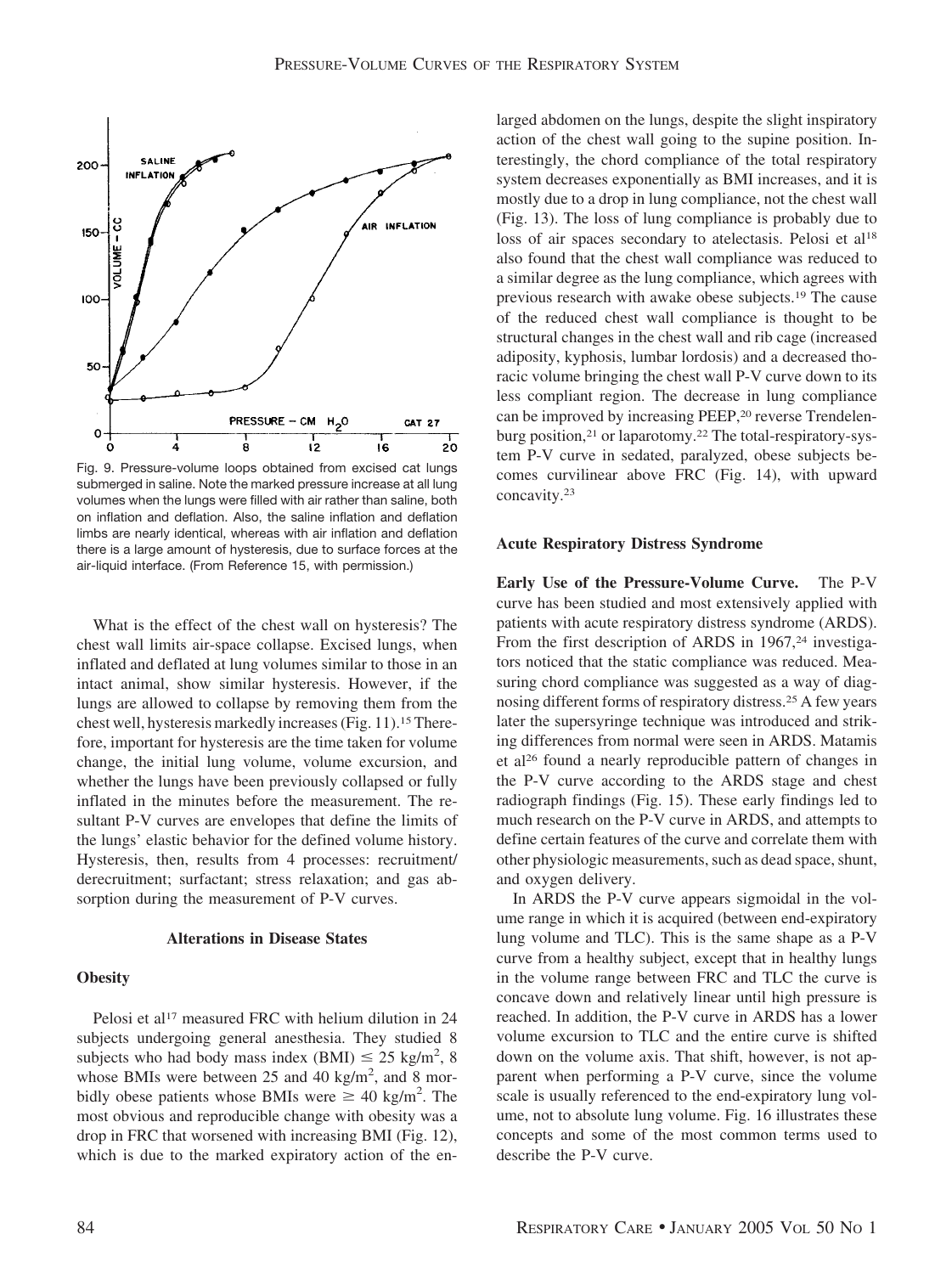

Fig. 10. The effect of volume excursion and surface forces on hysteresis in a cat lung. In panel A each set of pressure-volume (P-V) loops was done after inflation to total lung capacity. P-V loops were obtained at 80, 60, and 40-mL tidal volumes. Hysteresis increases with increasing tidal volume and also with increasing pressure and volume amplitude. In panel B the P-V loops were obtained on an excised lung filled with, and submerged in, saline. The behavior is similar, but with increased compliance. Note that the large excursions with air show the largest hysteresis, whereas hysteresis is absent with the saline-filled lungs. Therefore, that component of hysteresis is due to surface forces. (From Reference 16, with permission.)



Fig. 11. The effect of the chest wall on hysteresis. The left panel shows the P-V curve of an anesthetized cat in an "iron-lung" (negativepressure) ventilator. Note the increase in hysteresis when the lung is made to inflate from below functional residual capacity (dotted line). When the lungs are removed from the animal, the curves can essentially be reproduced if the starting volume is near the intact animal's functional residual capacity. However, if the lungs are allowed to collapse, there is a marked increase in hysteresis. (From Reference 15, with permission.)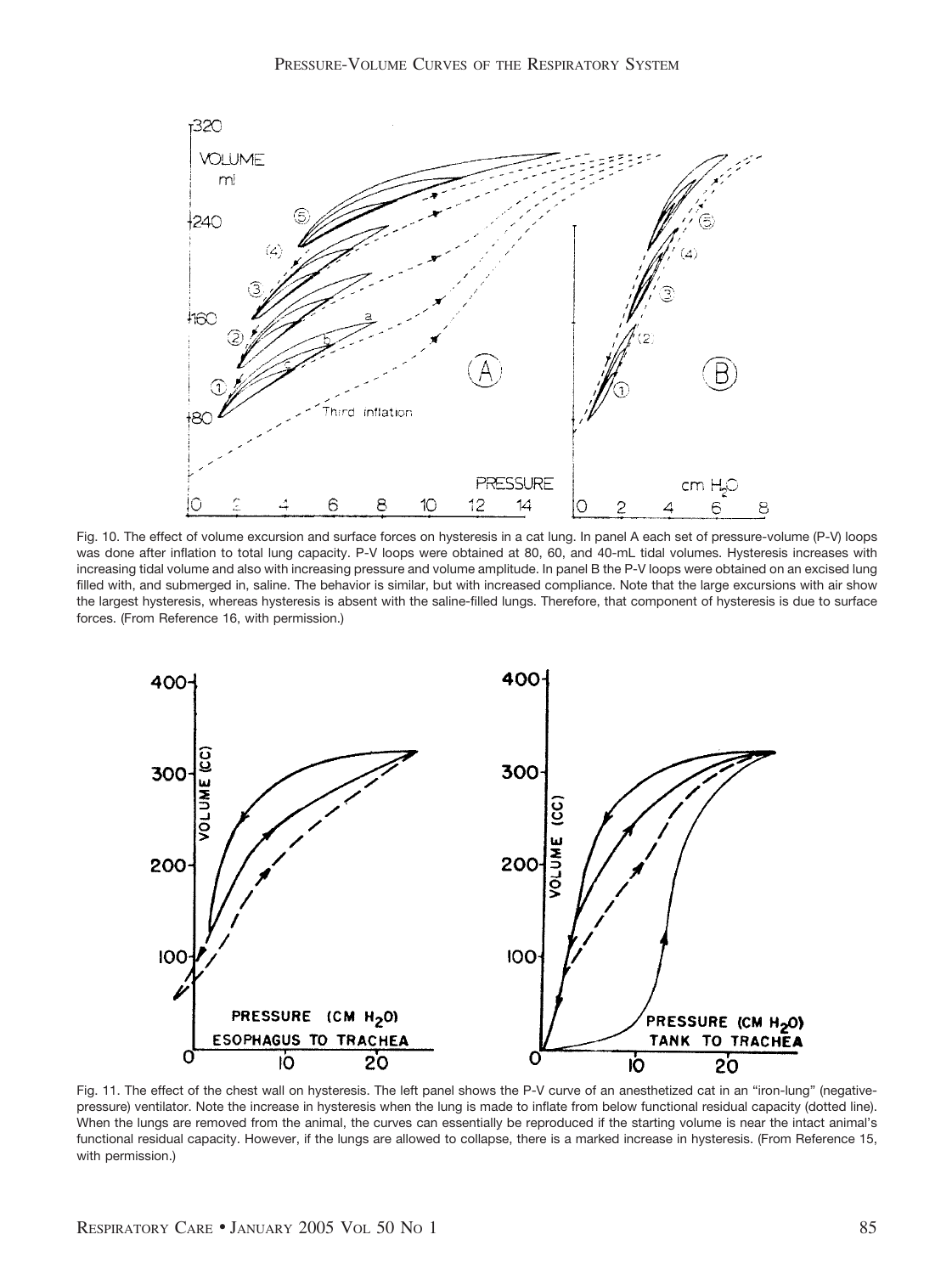

Fig. 12. Functional residual capacity (FRC) versus body mass index (BMI). In the supine position during general anesthesia, FRC decreases exponentially as BMI increases. (From Reference 17, with permission.)

**The Lower Inflection Point.** Suter et al<sup>27</sup> in 1975 showed that the end-expiratory pressure that resulted in the maximum oxygen transport and the lowest dead-space fraction resulted in the greatest total static compliance in 15 normovolemic patients in acute respiratory failure. Suter et al wrote, "The present data suggest that an optimal situation is achieved in acute pulmonary failure when tidal ventilation takes place on the steepest part of the patient's pressure-volume curve—that is, when the highest compliance is achieved."27 This is where investigators and clinicians first started to get the idea that the majority of alveoli are closed below the "knee" of the P-V curve.

Gattinoni et al<sup>28</sup> coined the term " $P_{flex}$ ," which they defined as the pressure at the intersection of 2 lines: a low-compliance region at low lung volume and a highercompliance region at higher lung volume (Fig. 17). Using computed tomography (CT), they found that (1) compliance correlated only with normally aerated tissue and (2) specific compliance was in the normal range, which led to the "baby lung" concept in ARDS. The amount of recruitment observed on CT was directly related to the ratio of the high compliance region to low compliance region  $(C_{\text{inf}}/C_{\text{inf}})$  $C_{\text{start}}$ ) on the P-V curve. Another way of saying this is, the more the curve was concave up, the more recruitable lung there was. Furthermore, Dall'ava-Santucci et al<sup>29</sup> found that increasing PEEP could eliminate curvature on the inflation limb (Fig. 18). Based on that and on the model presented by Suter et al, some intensivists began using  $P_{\text{flex}}$  to set PEEP, in order to optimize recruitment. In fact, by setting PEEP =  $P_{flex}$  + 2 cm H<sub>2</sub>O in a pressure-limited, "open lung" ventilation strategy in ARDS, Amato et al<sup>30</sup> had less barotrauma, a higher weaning rate, and better survival at 28 days than a conventional ventilator strategy that did not use P-V-curve guidance.



Fig. 13. Compliance of the total respiratory system (top), lung (middle), and chest wall (bottom) versus body mass index (BMI). Note the exponential decrease in total-respiratory-system compliance, which is due mainly to a similar decrease in lung compliance, not chest wall compliance (Cst). (From Reference 17, with permission.)

However, there are few theoretical or experimental reasons to justify the clinical use of  $P_{flex}$  to optimize alveolar recruitment. First, conceptually, PEEP is used to prevent collapse of lung units on deflation, not inflation. It would seem then that the deflation limb would be best for identifying the end-expiratory pressure to prevent collapse.31–34 Second, there is probably a range of pressure in which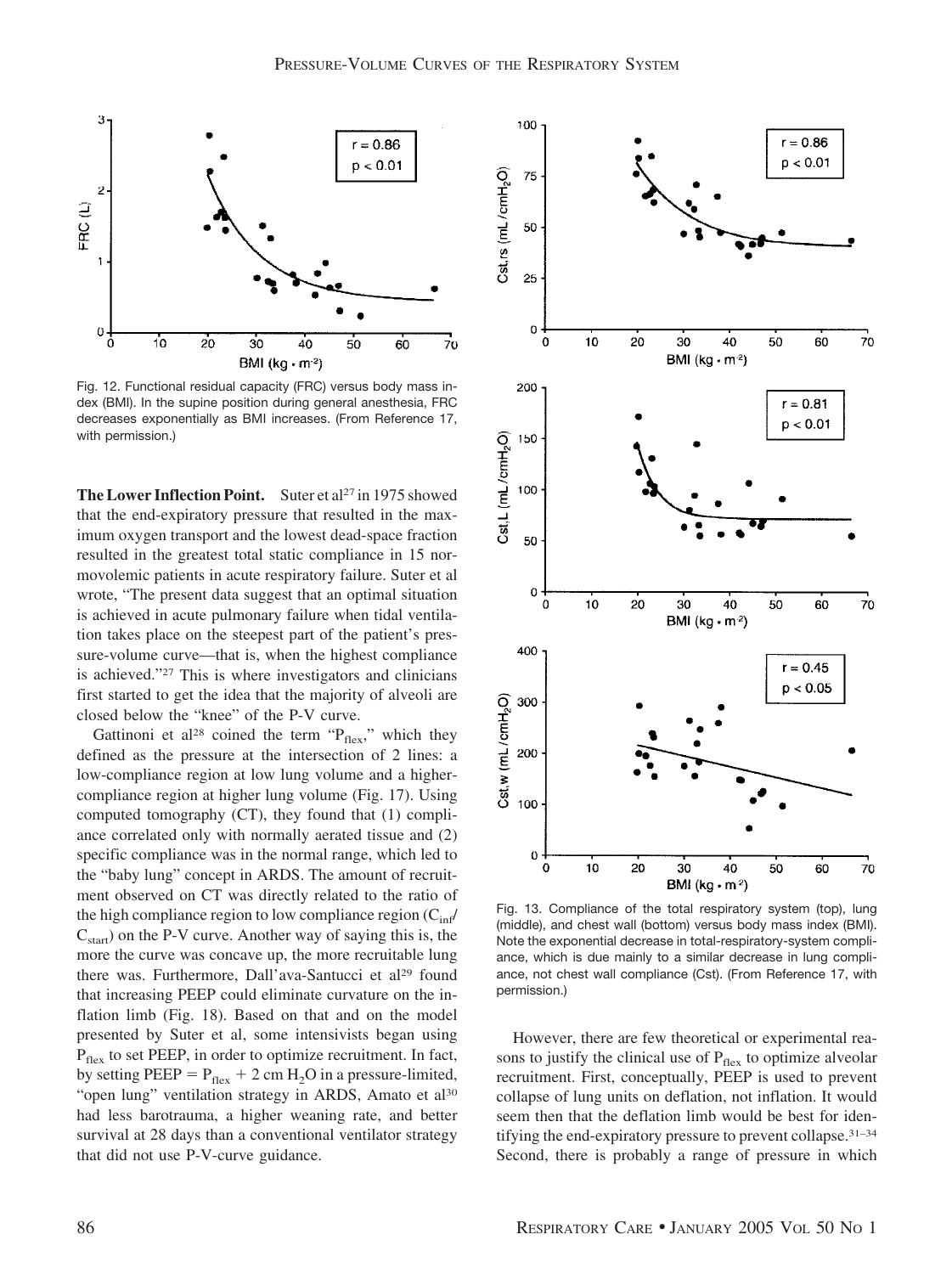

Fig. 14. The effect of obesity on the shape of the pressure-volume curve. The left curve is the average of 16 subjects of normal weight and the right curve is the average of 8 obese subjects. Note the rightward shift and appearance of a lower curvature in the obese subjects. Pst  $=$  static pressure of the total respiratory system.  $\Delta V =$  change in volume. (From Reference 23, with permission.)

derecruitment takes place, rather than a single point. Holzapfel et al<sup>32</sup> compared the reduction in shunt fraction with features of the inflation and deflation P-V curves as PEEP was progressively increased in patients with ARDS. They found that the maximum reduction in shunt correlated best with the true inflection point (the point where concavity changes direction) of the deflation P-V curve. In addition, nitrogen washout studies with anesthetized patients showed that the deflation limb of the P-V curve can be used to estimate the pressure required to raise FRC above its closing volume.35 Others have found, with mathematical models, that alveolar collapse may occur before the true inflection point has been reached.36 These studies call into question the use of  $P_{flex}$  of the inflation limb to set PEEP.

Another problem with the use of  $P_{\text{flex}}$  is that there are at least 4 different definitions in the literature.28,37–40 Many of the techniques used to obtain  $P_{flex}$  rely on graphical methods done by eye, which are subject to interobserver differences and intraobserver variability. Three studies have found substantial disagreement in obtaining  $P_{flex}$  by eye.41–43 One study found the interobserver differences

quite high, such that  $P_{flex}$  for the same set of P-V data differed by as much as 11 cm  $H_2O^{41}$ . They found that the use of a curve-fitting equation,  $V = a + b/(1 + e^{-(P-c)/d})$ (Fig. 19), described the P-V relationship well and could help reduce the variability in calculated parameters. Other investigators found good interobserver agreement,<sup>44,45</sup> perhaps related to training the observers on an exact P-Vcurve analysis method.

**The Upper Inflection Point.** Roupie et al,<sup>46</sup> using the multiple-occlusion method, found that if the upper inflection point is a point that represents increased strain on alveoli, then many patients with ARDS were being subjected to increased parenchymal strain (Fig. 20). That study highlighted the possibility that  $V_T$  and pressure levels once thought to be safe might not be. The ARDS Network trial<sup>47</sup> of high-V<sub>T</sub> versus low-V<sub>T</sub> ventilation strategies, though it did not use P-V curves to set ventilator parameters, nevertheless supported this idea, because it found significantly lower mortality with a  $V<sub>T</sub>$  of 6 mL/kg of ideal body weight than with 12 mg/kg. Interestingly, assuming the ARDS Network trial had patients similar to those in the Roupie et al study,46 almost all patients would have had plateau pressure below their upper inflection point (see Fig. 20), so if the upper inflection point is representative of the average strain on alveoli, this measurement might be useful for minimizing lung parenchymal strain.

**Pressure-Volume Curve or Recruitment Curve?** Many investigators believed that the P-V curve consisted of 3 zones: one zone of low compliance, which represented the derecruited state; a zone of high compliance, which represented the isotropic expansion of open alveoli; and another zone of low compliance, which represented overdistention. Roupie et al<sup>46</sup> found that many patients are ventilated above their upper inflection points (upper  $P_{flex}$ ). From that came the concept of ventilating between the upper and lower  $P_{flex}$  values. However, several investigators, using different techniques such as mathematical modeling,<sup>48–51</sup> in vivo microscopy,<sup>52,53</sup> and recruited volume,54 have found that there is no precise point, such as  $P_{\text{flex}}$ , above which the lung is fully recruited and isotropically expands. All of these techniques suggest that there is continual recruitment up to the maximum pressure used to inflate the lung. Venegas et al<sup>50</sup> used the equation  $V = a + b/(1 + e^{-(P-c)/d})$  to curve-fit a variety of P-V curves from both humans and animals with lung disease, including lung injury. Interestingly, the derivative of this equation resembles a Gaussian distribution, suggesting that the P-V curve is in fact largely the integral of a Gaussian distribution of opening and closing pressures of alveoli. That was in fact found to be the case experimentally, in both a canine oleic-acid-injury model55 and in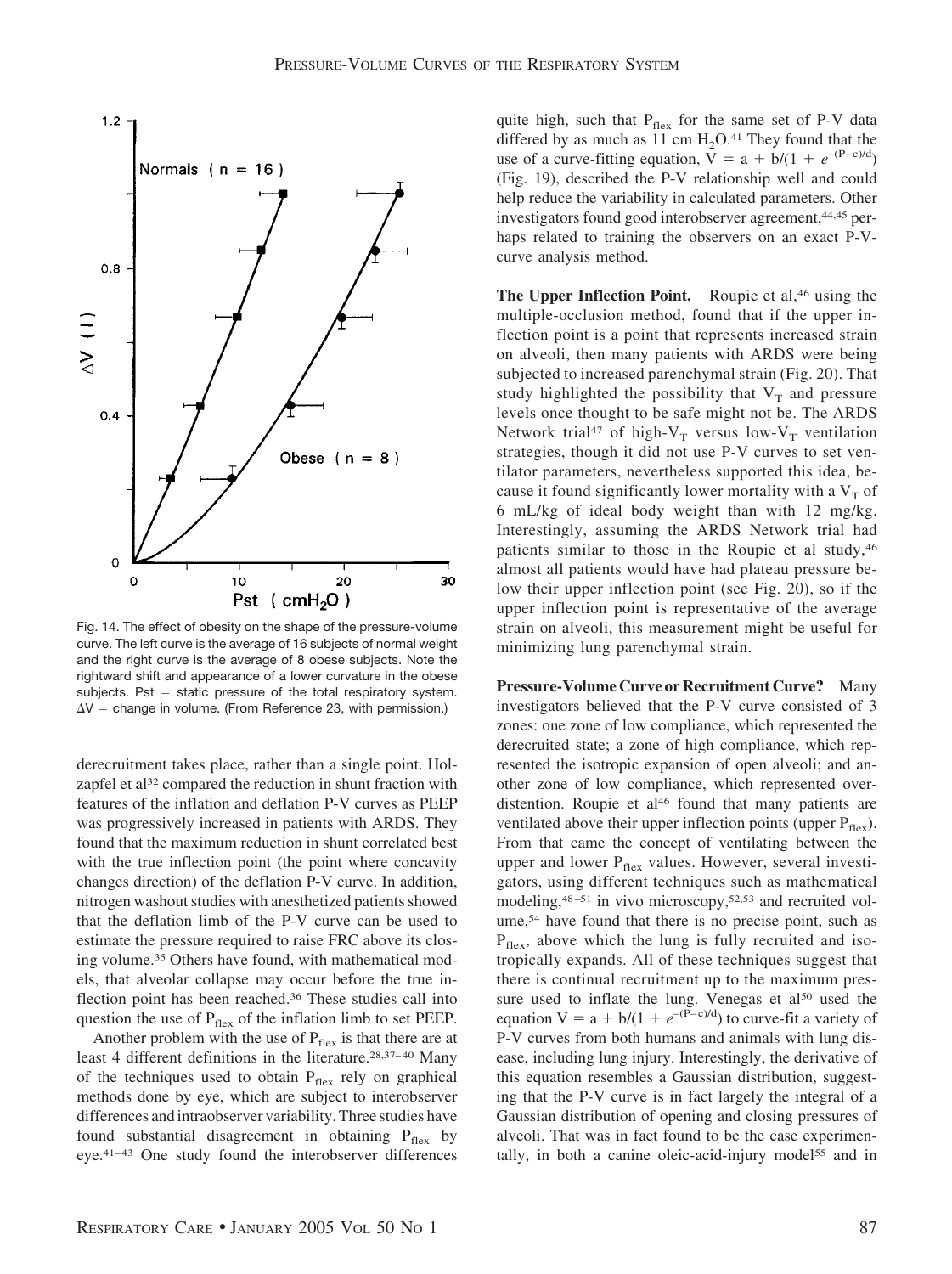

Fig. 15. Change in the pressure-volume curve over time in patients with acute respiratory distress syndrome (ARDS). The time at which each curve was measured is at the top of the volume (vertical) axis. In ARDS patients who recover (top left), the P-V curve looks normal. Early in ARDS (top right), there is normal deflation compliance, but hysteresis is increased and there is the appearance of an upward concavity ("inflection") in the inflation compliance. Later (bottom left) there is a decrease in deflation compliance, a marked increase in hysteresis, and an inflection point on the inflation curve. Finally, in late fibroproliferative ARDS (bottom right) there is a return towards a normal appearance of the curve, except for a continued low deflation compliance.  $P_{aw}$  = airway pressure. FRC = functional residual capacity. (From Reference 26, with permission.)

patients with ARDS.<sup>56</sup> In both those studies the mode of the Gaussian distribution of opening pressures was about 20 cm  $H_2O$  and of closing pressures about 5 cm  $H_2O$ .

The concept of the P-V curve representing recruitment and derecruitment has been illustrated by research from Bond and Froese,<sup>57</sup> Froese et al,<sup>58</sup> and Rimensberger et al.33,34 From those data it appears that, at least in animal lung-lavage-injury models, it is better to ventilate the lungs on the deflation limb of the P-V curve to protect against lung injury. This seems to be especially true the smaller the  $V_T$  becomes, such as with high-frequency oscillation.

Those data also illustrated the important concept of volume history in relation to the P-V curve. Where one is ventilating within the quasi-static P-V envelope depends on where one starts (eg, from a low lung volume or from a sustained inflation at high pressure). Although the endexpiratory pressure may be the same in both cases, the lung volume can be quite different (Fig. 21).

Although it seems reasonable to conclude from these data that the P-V curve largely represents opening and closing of airways or alveoli, some caution must be advised. There are still conflicting data on how alveoli de-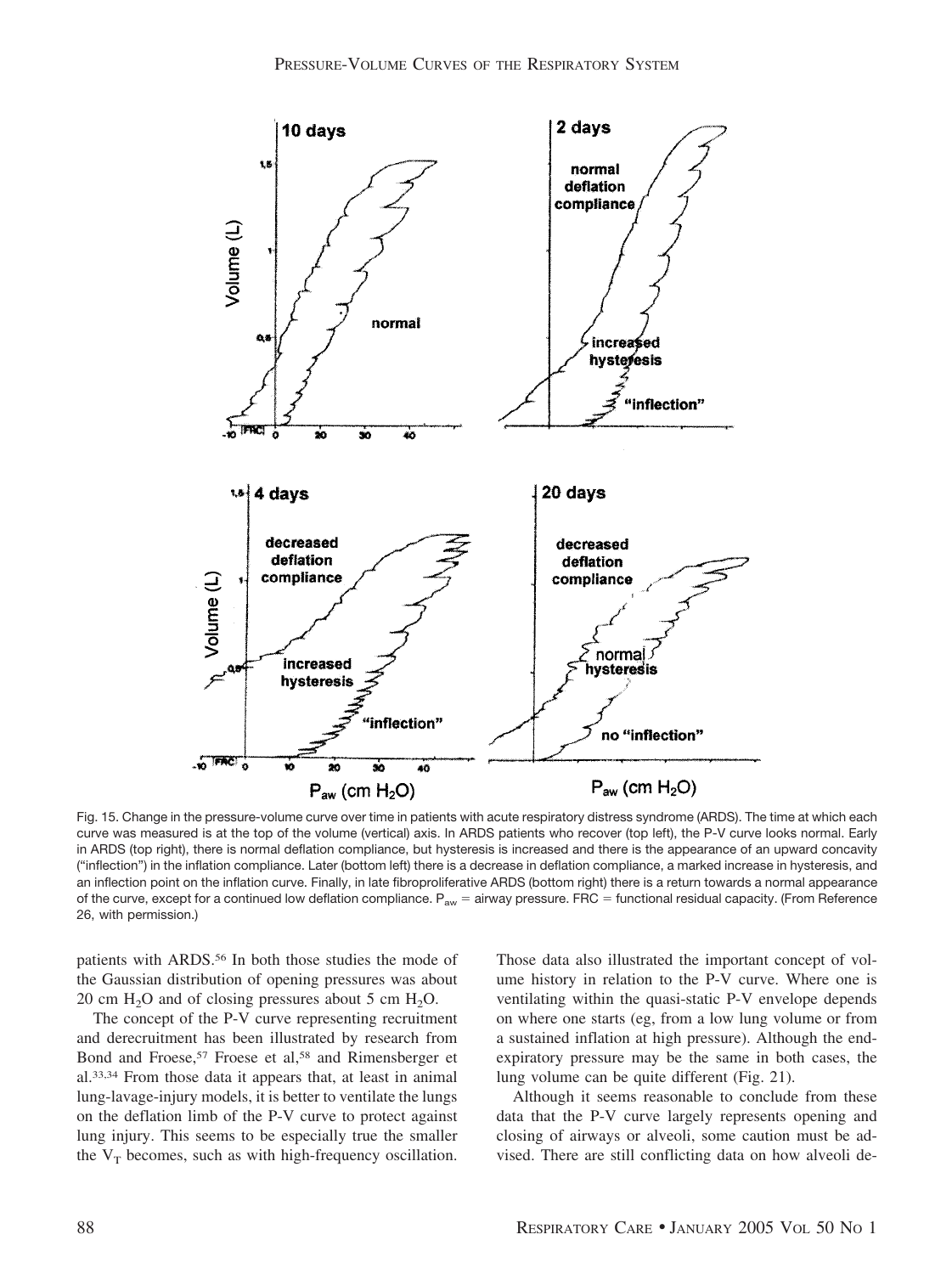

Fig. 16. The pressure-volume curve of a normal subject (dashed curve) and a patient with acute respiratory distress syndrome (ARDS) (solid curve). The pressure-volume curve is shifted downwards on the volume axis and has a reduced total lung capacity (TLC). The sigmoid shape of the curve is much more evident in ARDS. Note the small amount of pressure at the start of the ARDS pressure-volume curve, indicating a small amount of intrinsic positive end-expiratory pressure (PEEPi) at end-expiratory lung volume (EELV). Some investigators divide the curve into linear segments:  $C_{start}$ ,  $C_{inf}$  or  $C_{lin}$ , and  $C_{end}$  (thin lines, explained below). Using these segments, the upper and lower  $P_{flex}$  (the pressure at the intersection of 2 lines: a low-compliance region at low lung volumes [C<sub>start</sub>] and a higher-compliance region at higher lung volumes [C<sub>inf</sub>]) were defined by the intersection of these lines. The lower inflection point (LIP) and upper inflection point (UIP) are defined by where the curve first begins to deviate from the line  $C_{\text{lin}}$ . Mathematically, these are not inflection points; the true inflection point (where concavity changes direction) is marked by the solid dot.  $V =$  volume. P = pressure.

form during a P-V maneuver. Schiller et al,<sup>53</sup> using in vivo microscopy in lung-injury models, demonstrated 3 behaviors of alveoli during mechanical ventilation: (1) those that do not change size, (2) those that change size throughout the inflation, and (3) those that "pop" open at a certain pressure and rapidly change size (Fig. 22). These data would seem to support the concept of recruitment. However, Hubmayr59 showed that the features of an ARDS P-V curve can be obtained without having the alveoli open and close, but rather by forcing air into open, but liquidfilled, alveoli (Fig. 23). That discrepancy may be due to the different models. Carney et al<sup>52</sup> used a surfactant-deficiency model (lung lavage), whereas Hubmayr et al used an alveolar flooding model (oleic acid). To what extent those models represent what truly happens in human ARDS is unknown.

**The Chest Wall in Acute Respiratory Distress Syndrome.** Two published studies have addressed the effect of chest wall compliance in ARDS. Mergoni et al,<sup>60</sup> with a group of medical and surgical patients, found that the chest wall contributed to the lower inflection point and that the response to PEEP depended on whether the patient had a lower inflection point. If a lower inflection point was present, the patient tended to respond to an increase in PEEP. They also found that the total-respiratory-system P-V curve seemed accurate for estimating the lung upper inflection point. Ranieri et al<sup>40</sup> found that in normal lungs there was no lower or upper inflection point. In medical ARDS there was a lower inflection point from the lungs, which was on average 28% less than the lower inflection point of the total respiratory system. None of the patients had an upper inflection point. In surgical ARDS they found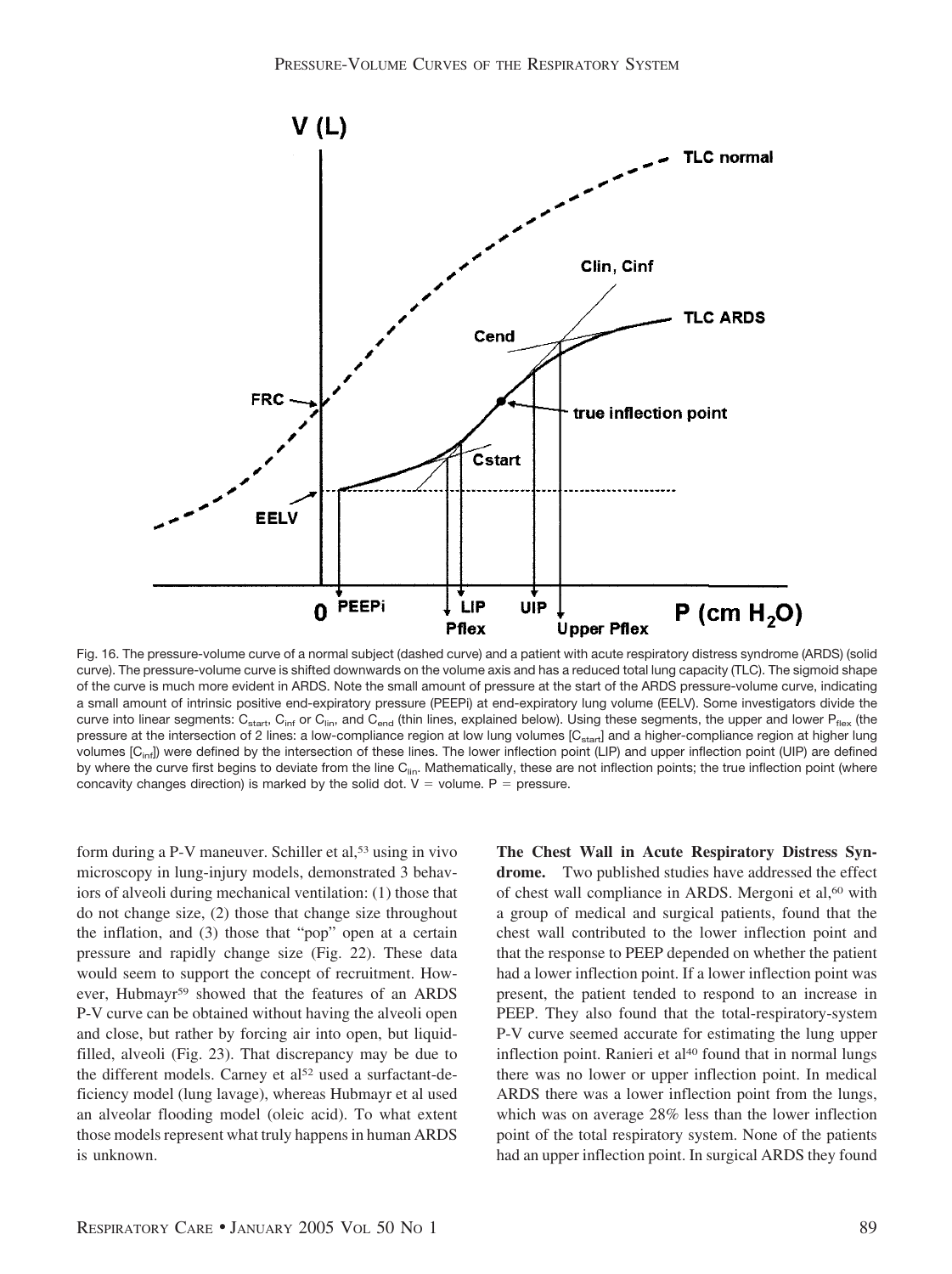

Fig. 17. Gattinoni et al<sup>28</sup> defined  $P_{\text{flex}}$  as the pressure at the intersection of 2 compliance lines:  $C_{start}$  (the low compliance at the beginning of inflation) and  $C<sub>inf</sub>$  (a zone of higher compliance at higher lung volume). UV = unrecovered volume.  $C_{\text{def}} =$  deflation compliance.  $HA =$  hysteresis area. PEEP = positive end-expiratory pressure. (From Reference 28, with permission.)

an upper inflection point from the chest wall, which was higher than the total-respiratory-system upper inflection point by a mean of 28%, and no lower inflection point. A more recent study,<sup>61</sup> which used the sigmoid equation to fit total-respiratory-system, lung, and chest wall P-V curves from patients with ARDS, or pneumonia, or cardiogenic pulmonary edema found that the point of maximum compliance-increase ranged from zero to 8.3 cm  $H_2O$  and significantly influenced the total-respiratory-system inflection point in only 8 of 32 patients. That may be because there were only 5 extrapulmonary-ARDS patients among 26 total ARDS patients, and those would be patients comparable to the surgical patients in the Ranieri et al<sup>40</sup> study.

**The Chest Wall in Pulmonary or Extrapulmonary** ARDS. Gattinoni et al<sup>62</sup> proposed dividing ARDS into 2 types: pulmonary and extrapulmonary, based on the response to PEEP. Extrapulmonary ARDS generally responds better (by increasing  $P_{aO_2}$ ) to a PEEP increase than does pulmonary ARDS. They also found that pulmonary ARDS had higher lung chord elastance, whereas extrapulmonary ARDS had higher chest-wall chord elastance. Those results were extended to the whole P-V curve by Albaiceta et al,63 who found a significant impact of the chest wall P-V curve on total-respiratory-system mechanics in both pulmonary and extrapulmonary ARDS. There was a greater shift to the right because of decreased chest wall compliance in extrapulmonary ARDS. They also found that the total-respiratory P-V curve was shifted to a higher lung volume in extrapulmonary ARDS than in pulmonary



Fig. 18. Effect of positive end-expiratory pressure (PEEP) on the pressure-volume curve. Using a valve with the supersyringe, Dall'ava-Santucci et al<sup>29</sup> obtained pressure-volume curves during PEEP of zero (top), 5 (middle), and 10 (bottom) cm  $H_2O$ . Note the gradual loss of the upward concavity (or "knee") in the inspiratory limb of the pressure-volume curve.  $\Delta V$  SYR = change in volume from the supersyringe.  $P_{AW}$  = airway pressure. (From Reference 29, with permission.)

ARDS. This is not surprising, given that pulmonary ARDS is associated with a dramatic reduction in air spaces because of consolidation.

**Problems With the Pressure-Volume Curve in ARDS.** Despite the apparent safety and reproducibility of P-V curves when performed using the same technique on the same day,<sup>44,64</sup> there are many problems with the routine use of P-V curves in ARDS. P-V curves are very dependent on the volume history of the lungs, so the clinician must be careful when comparing curves from different days, different patients, or different studies. There is no standard method for acquiring P-V curves, and different methods can yield very different P-V curves. The supersyringe method generates artifacts because of ongoing oxygen consumption during the maneuver, which causes a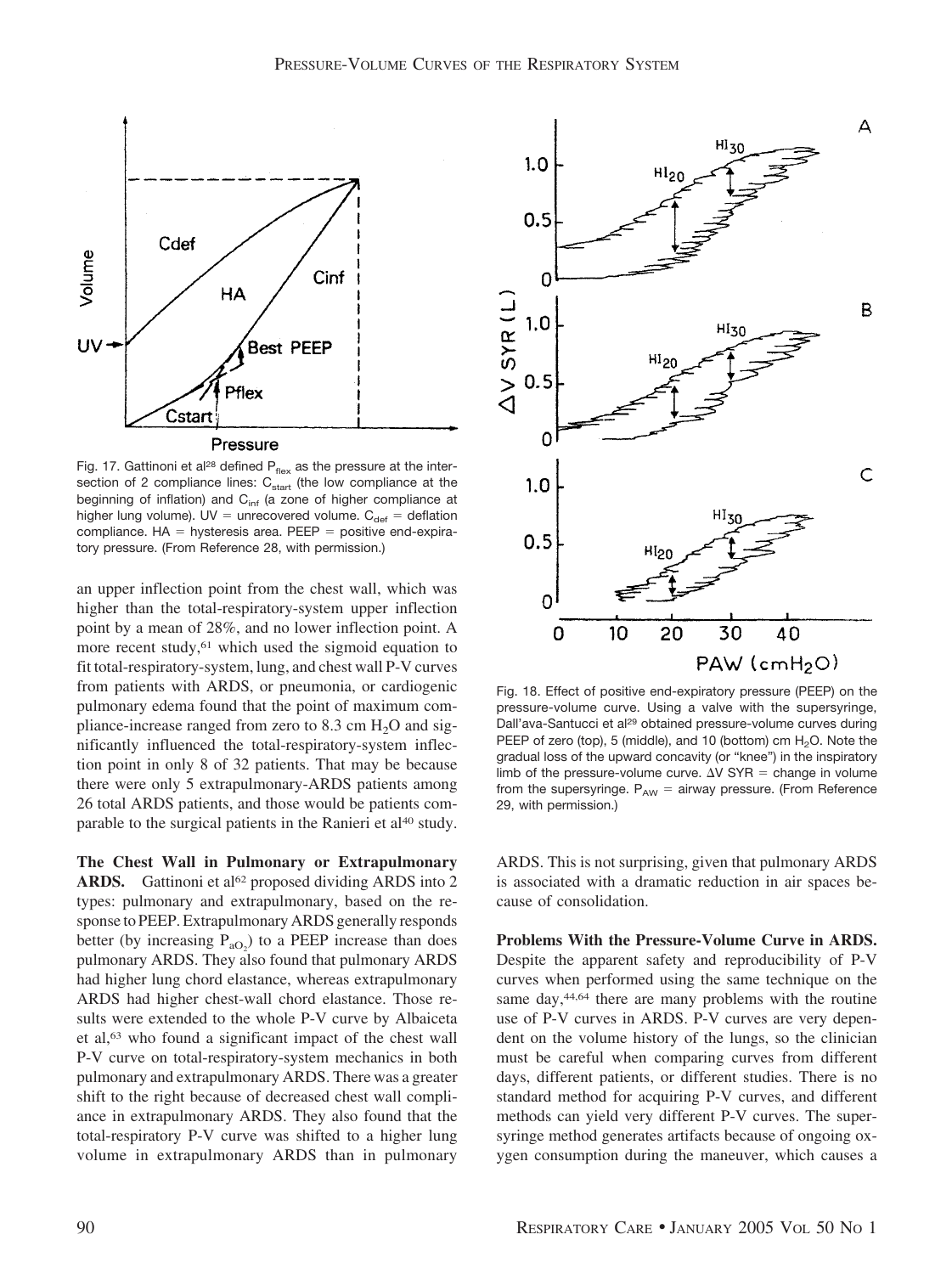

Fig. 19. A sigmoidal equation (upper left in the box) for curve-fitting pressure-volume data. The equation, with the coefficients  $a = 0$  L, b = 2 L, c = 20 cm H<sub>2</sub>O, and d = 4 cm H<sub>2</sub>O, is shown plotted as the solid line. The inflection point (P<sub>inf</sub>) is equal to c, and the points of maximum compliance increase ( $P_{\text{mol}}$ ) and decrease ( $P_{\text{mod}}$ ) can be calculated as shown. (From Reference 41, with permission.)



Fig. 20. Percentage of acute respiratory distress syndrome (ARDS) patients ventilated with a plateau pressure ( $P_{plat}$ ) exceeding the upper infection point (UIP), grouped by tidal volume (left) or plateau pressure (right). Note the large percentage of patients ventilated above the UIP with tidal volume of 8 –10 mL/kg of measured body weight (left). For comparison, the ARDS Network's low-tidal-volume strategy corresponds to about 7.2 mL/kg of measured body weight. Note also the large percentage of patients ventilated above the UIP with  $P_{\text{plat}}$   $<$  32 cm H<sub>2</sub>O—a pressure zone once thought to be protective. (From Reference 46, with permission.)

loss of thoracic gas volume, which is not usually measured, as well as gas-volume changes due to changes in humidity and temperature. Fortunately, during the inflation maneuver the loss in thoracic gas volume is generally equally counterbalanced by an increase in thoracic gas volume (12%) from the added humidity and expansion caused by body temperature.65,66 These effects, however, are in the same direction during deflation, and they increase hysteresis. The multiple-occlusion method may circumvent that problem.

There is no standard method for acquiring P-V curves, and the peak pressure before (ie, the volume history) and during the P-V maneuver affect the shape of the P-V curve.45,67 Another problem with P-V curves is that they represent the aggregate behavior of millions of alveoli. In a lung with very heterogeneous mechanical properties, the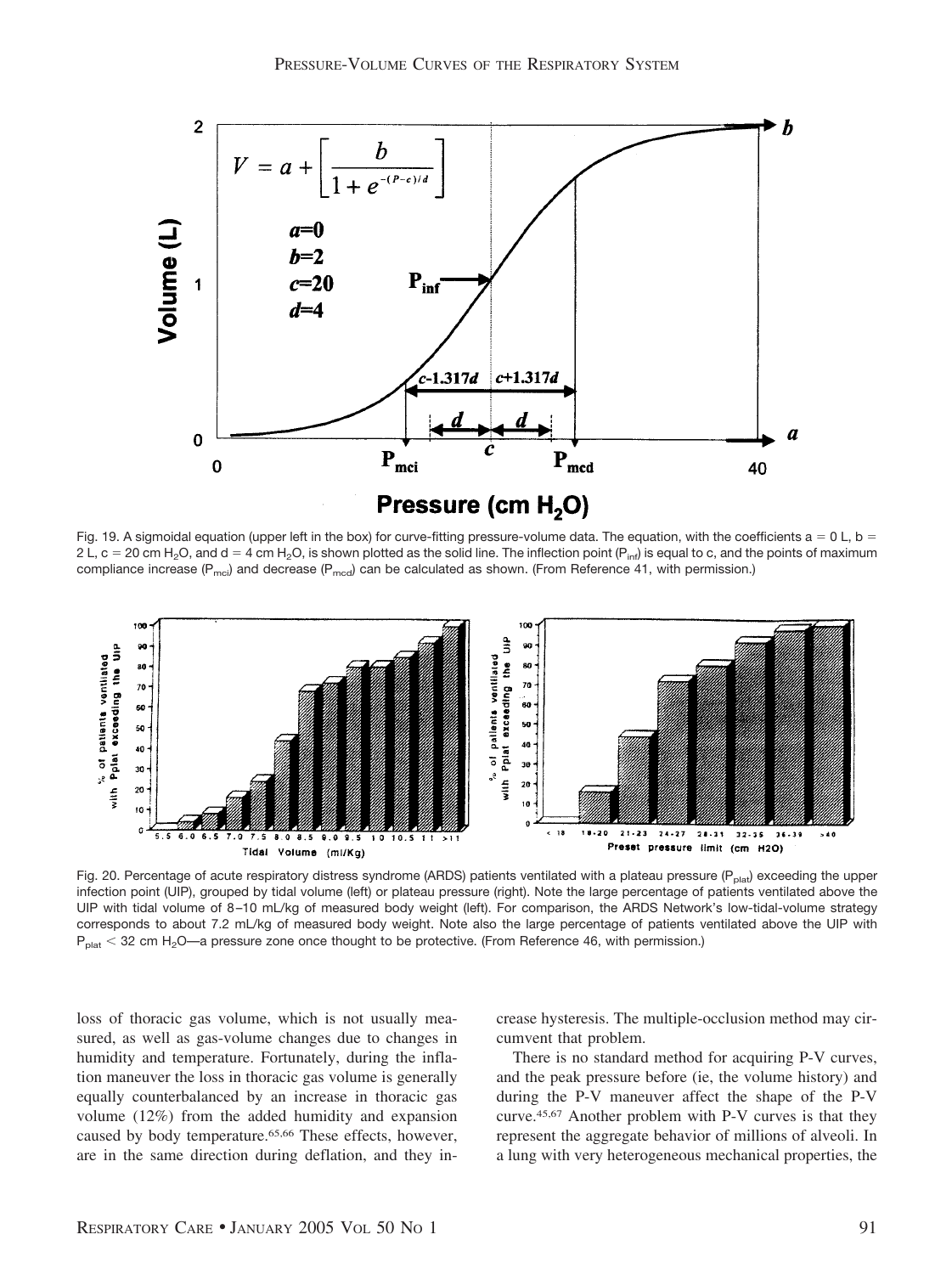

Fig. 21. Dynamic pressure-volume loops within the static pressure-volume curve, during 3 different ventilation modes. A: Ventilation with positive end-expiratory pressure (PEEP) less than  $P_{flex}$ (the pressure at the intersection of the low-compliance region at low lung volumes and the higher-compliance region at higher lung volumes) without a sustained inflation. B: Ventilation with PEEP less than  $P_{\text{flex}}$  after a sustained inflation. C: Ventilation with PEEP greater than  $P_{flex}$  after a sustained inflation. Note the marked lungvolume difference among the 3 groups, depending on the PEEP and the volume history of the lung. (From Reference 33, with permission.)

P-V curve may represent mainly the healthy alveoli.28 In a CT-scan study of patients with ARDS, Vieira et al<sup>68</sup> found that in heterogeneously injured lungs the P-V curve may not demonstrate recruitment or overdistention that can be clearly seen on CT (Fig. 24). A study that used electrical impedance tomography had similar findings.69

Another problem is that lung recruitment is a time-dependent phenomenon that cannot be described by a single P-V curve.70 Only one study has indicated that the use of P-V curves, as part of a volume-limited, open-lung approach, decreases mortality.30 That study has been criticized, however, because of the high mortality (71%) in the control group. Also, the experimental group received recruitment maneuvers as part of their care, so it is unclear what had more impact in the mortality difference. Some would argue that we may not need to obtain P-V curves at all, given that the largest and most efficacious ARDS trial (the ARDS Network low- $V_T$  versus conventional- $V_T$ study47) combined with the ALVEOLI trial of high-PEEP versus low-PEEP,<sup>71</sup> suggest that as long as one limits  $V_T$ , only a modest amount of PEEP is necessary, and the ventilator settings may not need to be "customized" based on pulmonary mechanics. However, some animal data suggest that titrating PEEP based on the P-V curve is more effective at minimizing lung injury than is titrating PEEP to oxygenation, as was done in the ARDS Network trials.72 So the hope still remains that the P-V curve will someday allow for individual titration of PEEP and perhaps further reduce mortality.

# **Congestive Heart Failure**

With congestive heart failure, alveoli progressively fill with fluid, which impairs surfactant function and reduces gas volume. That situation is very similar to what occurs in early ARDS (noncardiogenic pulmonary edema). In animal experiments the reduction in compliance was greater than what could be accounted for by the loss of gas volume.73 The discrepancy is due to a marked hysteresis related to the development of liquid bridges (foam) in small airways.73 There is a paucity of data regarding the shape of the P-V curve in human subjects with congestive heart failure, but given the similar physiology to early exudative ARDS, the appearance would be expected to be similar. In fact, Hubmayr contends that fluid-filled alveoli (rather than derecruitment) can explain all of the features of the P-V curve in ARDS.59

## **Emphysema**

Most of the early studies describing the P-V relationship in COPD were done with the hope of using the P-V curve to diagnose and establish the severity of emphysema. Since then, CT has supplanted the P-V curve as a means of diagnosing emphysema. Most of the early studies were done on spontaneously breathing COPD subjects rather than on mechanically ventilated subjects. This is probably because in mechanically ventilated subjects with COPD the major concern is for intrinsic PEEP and airway resistance, rather than lung elastic recoil or recruitment. Using the Salazar and Knowles equation<sup>74</sup> (V =  $V_{max}$  – Ae<sup>–kP</sup>, in which  $V_{\text{max}}$  is the extrapolated volume at infinite pressure, A is a constant related to the intercept on the volume axis, e is the natural exponent [2.718], and P is static airway pressure), Gibson et al<sup>75</sup> found that the k factor was increased in COPD subjects. The k factor describes the concavity of the exponential fit and is independent of lung volume. Therefore, an increase in k means the curve has more concavity toward the pressure axis, without regard to its position. This relationship in COPD was also corroborated by Greaves and Colebatch,<sup>76</sup> who studied excised normal and emphysematous lungs. They found that when emphysema was present, k was increased by more than 2 standard deviations above the mean predicted value for age. They also found a direct correlation between k and mean alveolar size. Osborne et al<sup>77</sup> also studied the relationship between k and mean alveolar size in emphysema patients undergoing lung resection. They measured the P-V relationship prior to lung resection and then compared k to the morphologic changes on histology. They found that k reflects air-space size, except when airway closure subtracts the contribution of lung units from the deflation P-V curve. They also found that k generally correlates with severity of COPD until the contribution of large air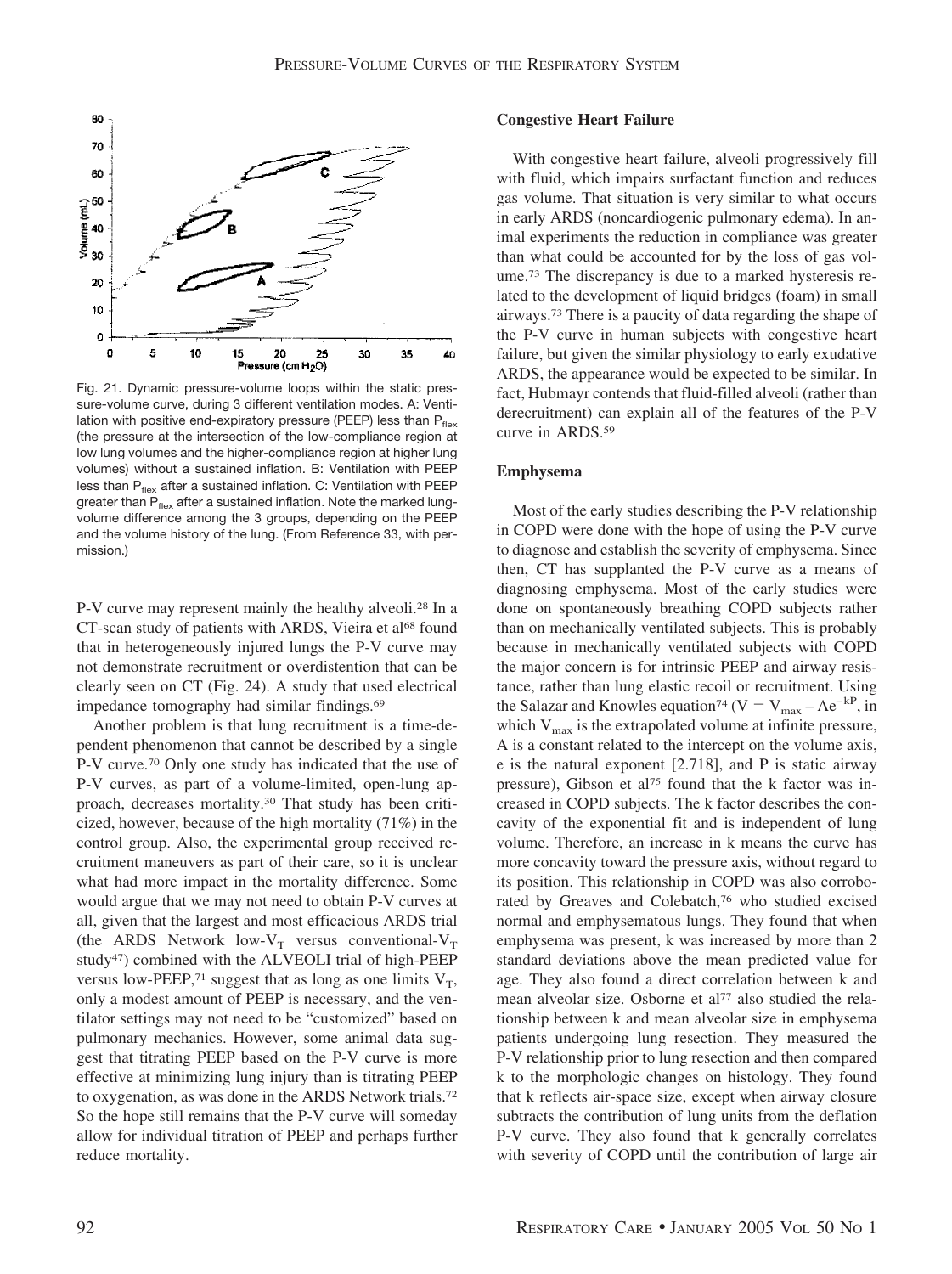

Fig. 22. Alveolar "pressure-volume curves" obtained using in vivo microscopy in a canine lung-lavage-injury model. Three types of behavior are seen: alveoli that don't change area during the inflation limb (type I); alveoli that expand during the inflation (type II); and alveoli that "pop" open at a threshold pressure (type III). (From Reference 53, with permission.)



Fig. 23. Pressure-volume curves constructed using the parenchymal marker technique in a canine oleic-acid-injury model. The features of the typical lung-injury pressure-volume curve can be reproduced by delivering an air-saline mixture to the lung, rather than by opening collapsed alveoli. (From Reference 59, with permission.)

spaces to the shape of the curve was lost due to airway closure, such that k would decrease, sometimes back to the normal value. Three other research groups<sup>78–80</sup> had difficulty correlating k with severity of histologic changes of emphysema. So, although the shape of the P-V curve provides information about elastic recoil of the lung and perhaps even about air-space size, because it is an aggregate behavior of all alveoli, contributions of certain airways to the overall P-V relationship may become obscured because of airway closure or simply heterogeneous elastic behavior.

# **Asthma**

Initially it was believed that TLC was increased in asthma, and one study that obtained (via plethysmography) P-V curves from patients having spontaneous asthma exacerbations showed a reduction in lung volume and an increase in elasticity when albuterol was administered.81 Later, it was determined that plethysmography can give erroneously high TLC values, because mouth pressure fails to approximate alveolar pressure during panting, when there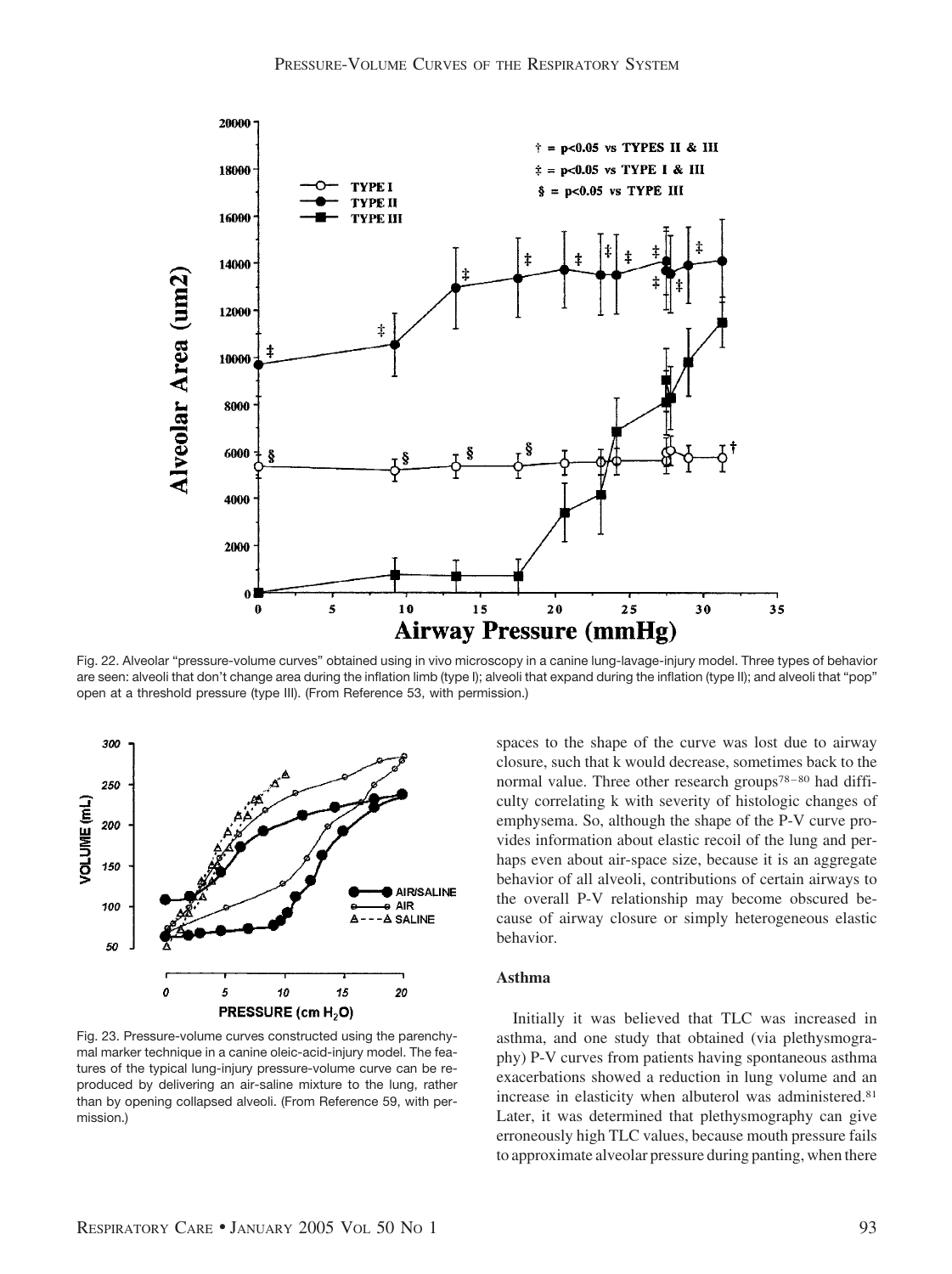1500 450 400 1250 350 LUNG VOLUME (ml) 1000  $300<sub>0</sub>$  $250 \cdot$ 750 200 150 500  $100 \cdot$ 250 50  $\mathbf 0$ 200 30O  $\Omega$ 5 10 15 20 25 30 AIRWAY PRESSURE (cmH2O) HOUNSFIELD UNITS (HU)

Fig. 24. Pressure-volume curve (top left), lung density histogram (top right), and computed tomograms (bottom) under positive endexpiratory pressure (PEEP) of zero (ZEEP) (open squares), 10 cm H<sub>2</sub>O (closed circles), and 15 cm H<sub>2</sub>O (open circles). Note that there is no concavity in the pressure-volume curve, yet there is both dramatic recruitment (indicated by the reduction in areas of zero attenuation) and overdistension (indicated by an increase in areas with attenuation values –900 Hounsfield units). (From Reference 68, with permission.)

are heterogeneous time constants in the lung.82 Therefore, later studies showed little change in the P-V curves of patients having asthma exacerbations.78 However, there are no data describing changes in the P-V curve during status asthmaticus, in which airway closure may affect the shape of both the inspiratory and expiratory limbs of the P-V curve.

## **Interstitial Lung Disease**

In interstitial lung disease, alveoli become fibrotic, reducing lung gas volume, which shifts the P-V curve downward on the volume axis (Fig. 25).<sup>83</sup> Though that shift is due to loss of gas volume, this does not necessarily mean a loss of total thoracic volume. Studies have shown an inconsistent change in tissue and blood volume, such that total thoracic volume may be decreased, unchanged, or even increased. Therefore, measuring chord compliance at fixed lung volumes can be misleading, and attempts have been made to distinguish between changes due to volume loss alone versus changes due to alveolar fibrosis. When fitted to the Salazar and Knowles equation,74 the k factor was reduced in only 2 of 14 patients,<sup>75</sup> so it is appears that



Fig. 25. Pressure-volume curves in emphysema, interstitial lung disease (fibrosis), and normal lungs. The solid line is the data fitted with the equation  $V = V_{max} - Ae^{-kP}$  (see text). Note that emphysema causes a displacement of the pressure-volume curve to higher lung volume and an increase in concavity (increase in k), whereas fibrotic lung disease causes a displacement to lower lung volume and a decrease in concavity (decrease in k), compared with normal lungs. (From Reference 83, with permission.)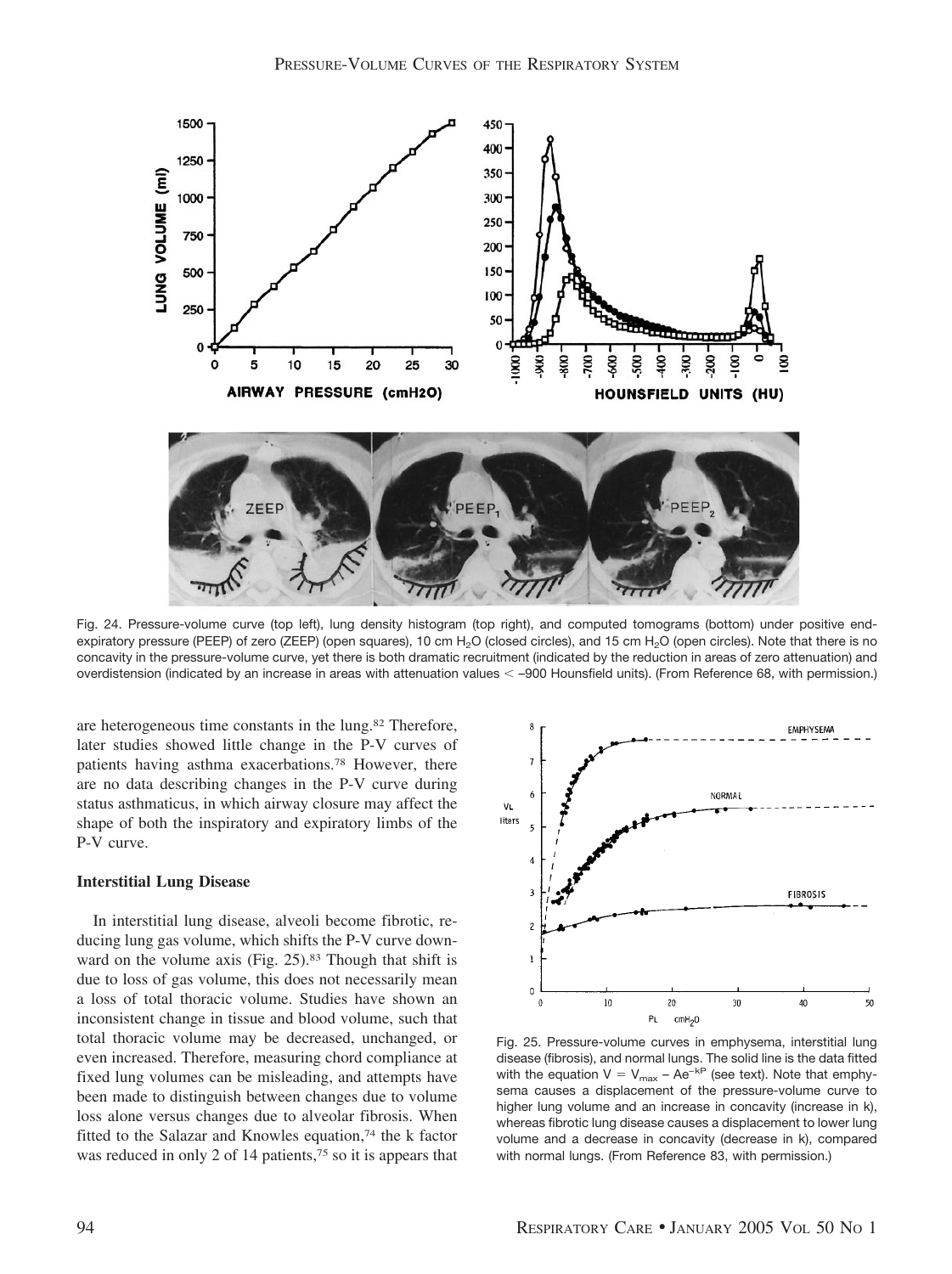the shape of the P-V curve may not be a sensitive means of assessing alveolar fibrosis.

## **Intra-Abdominal Hypertension**

Because the abdomen is an important part of the chest wall, factors that increase the stiffness of the abdomen may influence the P-V curve, such as pregnancy, ascites, and intra-abdominal infection or surgery. In a classic study by Mutoh et al,<sup>84</sup> the effects of abdominal distention on the lung and chest wall were studied in pigs by inflating a liquid-filled balloon placed in the abdominal cavity. Respiratory system, chest wall, and lung P-V curves were measured on deflation from TLC to residual volume, as well as in the tidal breathing range, before and 15 min after abdominal pressure was raised. Increasing abdominal pressure from 3 to 15 cm  $H_2O$  decreased TLC and FRC by approximately 40% and shifted the respiratory-system and chest-wall P-V curves downward and to the right. Much smaller downward shifts in lung deflation curves were seen, with no change in the transdiaphragmatic P-V relationship. All regional pleural pressures increased (became less negative) and, in the dependent region, approached zero at FRC. Tidal compliances of the respiratory system, chest wall, and lung were decreased 43%, 42%, and 48%, respectively. Abdominal distention appears to alter respiratory-system mechanics primarily by "stiffening" the diaphragm/abdomen part of the chest wall and secondarily by restricting lung expansion, thus shifting the lung P-V curve. In a study of ARDS patients with abdominal distention,40 a flattening of the P-V curve at high pressures was seen, due to an increase in chest wall elastance. Abdominal decompression caused an upward and leftward shift of the P-V curves of the respiratory system, chest wall, lung, and abdomen.

# **Summary**

If the P-V curve is to become a useful clinical tool, there are still a number of problems to solve. Currently, there is no standard method to obtain the curve or volume history. Some would argue that the static P-V curve does not represent the true stresses imposed on the breathing lung parenchyma and should not be used at all for setting the ventilator. In ARDS, it is still not known which limb of the P-V curve to use, although it would seem logical that the deflation limb should be used for setting PEEP. It also seems clear that features of the curve, such as  $P_{\text{flex}}$ , are more complicated than once thought.  $P_{flex}$  is a poorly defined and often subjective point, and does not indicate the end of recruitment. In fact, if there is no  $P_{flex}$ , there still might be the possibility of recruitment. To make matters worse, we still do not understand how alveoli deform during inflation and deflation in human ARDS, so that inferring from a P-V curve what is protecting alveoli or damaging them is exceedingly difficult. The effect of the chest wall on the shape of the total-respiratory system P-V curve is still not completely known. A bigger issue, perhaps, is that regional mechanical differences are obscured by the P-V curve of the whole lung, and this may be the most important piece of information clinicians need to know. Finally, it is difficult to interpret P-V curves without an absolute measure of lung volume. Being able to easily measure absolute lung volume versus pressure would be a big advance in our understanding and interpretation of the curves, but it remains a difficult task to do routinely. For now it appears that the P-V curve must remain a research tool, or in the clinical situation, reserved for selected patients when it is necessary to try to understand alterations in lung mechanics, provided that an understanding of its many limitations is taken into account.

#### **REFERENCES**

- 1. Lu Q, Vieira SR, Richecoeur J, Puybasset L, Kalfon P, Coriat P, Rouby JJ. A simple automated method for measuring pressure-volume curves during mechanical ventilation. Am J Respir Crit Care Med 1999;159(1):275–282.
- 2. Servillo G, Svantesson C, Beydon L, Roupie E, Brochard L, Lemaire F, Jonson B. Pressure-volume curves in acute respiratory failure: automated low flow inflation versus occlusion. Am J Respir Crit Care Med 1997;155(5):1629–1636.
- 3. Ranieri VM, Giuliani R, Fiore T, Dambrosio M, Milic-Emili J. Volume-pressure curve of the respiratory system predicts effects of PEEP in ARDS: "occlusion" versus "constant flow" technique. Am J Respir Crit Care Med 1994;149(1):19–27.
- 4. Lichtwarck-Aschoff M, Kessler V, Sjostrand UH, Hedlund A, Mols G, Rubertsson S, et al. Static versus dynamic respiratory mechanics for setting the ventilator. Br J Anaesth 2000;85(4):577–586.
- 5. Karason S, Sondergaard S, Lundin S, Wiklund J, Stenqvist O. A new method for non-invasive, manoeuvre-free determination of "static" pressure-volume curves during dynamic/therapeutic mechanical ventilation. Acta Anaesthesiol Scand 2000;44(5):578–585.
- 6. Adams AB, Cakar N, Marini JJ. Static and dynamic pressure-volume curves reflect different aspects of respiratory system mechanics in experimental acute respiratory distress syndrome. Respir Care 2001; 46(7):686–693.
- 7. Mankikian B, Lemaire F, Benito S, Brun-Buisson C, Harf A, Maillot JP, Becker J. A new device for measurement of pulmonary pressurevolume curves in patients on mechanical ventilation. Crit Care Med 1983;11(11):897–901.
- 8. Brochard L. Respiratory pressure-volume curves. In: Tobin MJ, editor. Principles and practice of intensive care monitoring, 1st ed. New York: McGraw-Hill Professional;1997:597–616.
- 9. Agostoni E, Hyatt RE. Static behavior of the respiratory system. In: Geiger SR, editor. Handbook of physiology, 2nd ed. Bethesda: American Physiological Society;1986:113–130.
- 10. Konno K, Mead J. Static volume-pressure characteristics of the rib cage and abdomen. J Appl Physiol 1968;24(4):544–548.
- 11. Grimby G, Hedenstierna G, Lofstrom B. Chest wall mechanics during artificial ventilation. J Appl Physiol 1975;38(4):576–580.
- 12. Polese G, Rossi A, Appendini L, Brandi G, Bates JH, Brandolese R. Partitioning of respiratory mechanics in mechanically ventilated patients. J Appl Physiol 1991;71(6):2425–2433.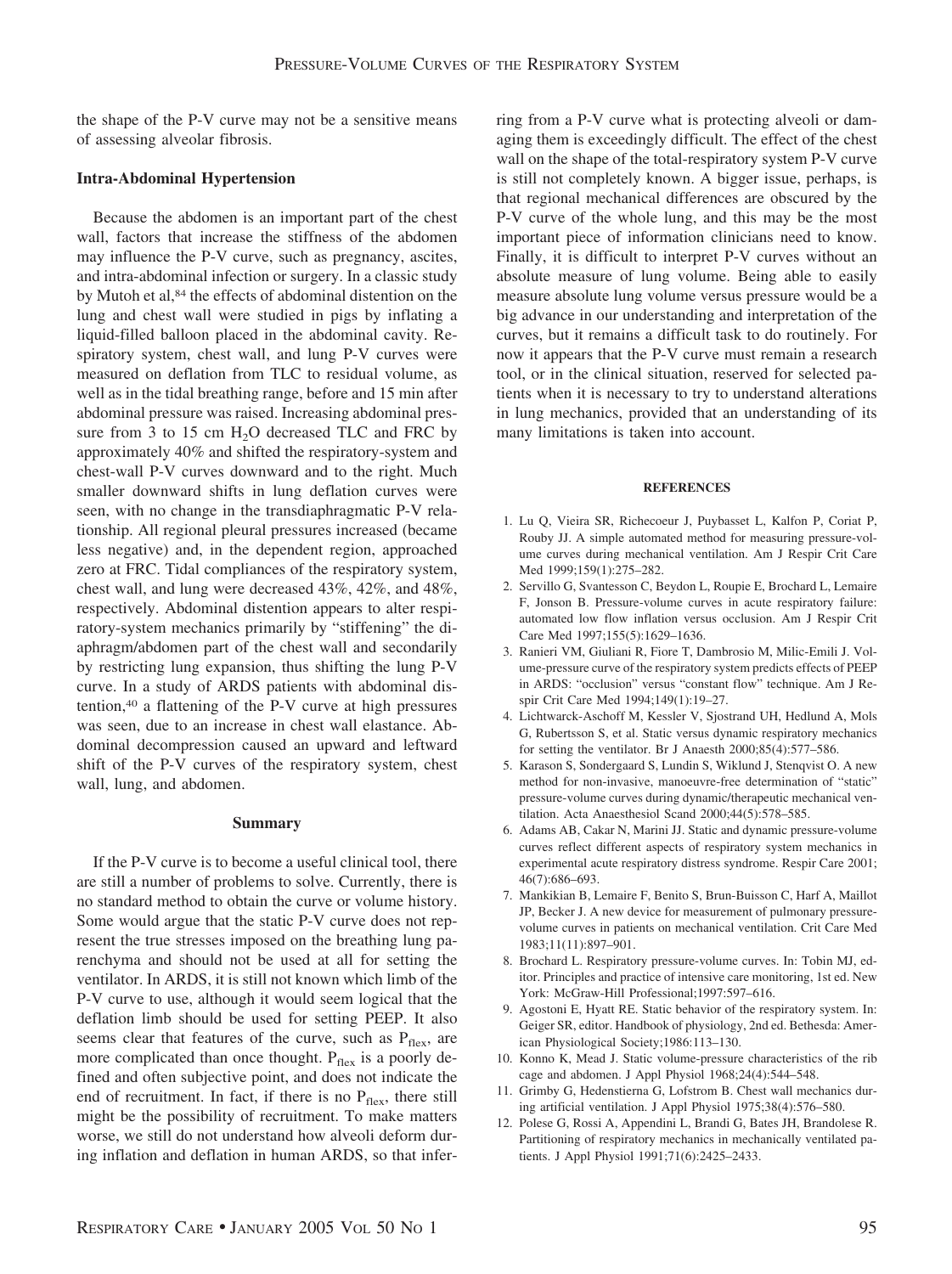- 13. Mead J, Whittenberger JL, Radford EP Jr. Surface tension as a factor in pulmonary volume-pressure hysteresis. J Appl Physiol 1957;10(2): 191–196.
- 14. Von Neergaard K. Neue Auffassungen über einen Grundbegriff der Atemmechanik; Die Retraktionskraft der Lunge, abhängig von der Oberflächenspannung in den Alveolen. Z Ges Exp Med 1929;66: 373–394.
- 15. Radford EP Jr. Static mechanical properties of mammalian lungs. In: Fenn WO, editor. Handbook of physiology. Bethesda: American Physiological Society; 1964–1965:429–449.
- 16. Bachofen H, Hildebrandt J. Area analysis of pressure-volume hysteresis in mammalian lungs. J Appl Physiol 1971;30(4):493–497.
- 17. Pelosi P, Croci M, Ravagnan I, Tredici S, Pedoto A, Lissoni A, Gattinoni L. The effects of body mass on lung volumes, respiratory mechanics, and gas exchange during general anesthesia. Anesth Analg 1998;87(3):654–660.
- 18. Pelosi P, Croci M, Ravagnan I, Vicardi P, Gattinoni L. Total respiratory system, lung, and chest wall mechanics in sedated-paralyzed postoperative morbidly obese patients. Chest 1996;109(1):144–151.
- 19. Sharp JT, Henry JP, Sweany SK, Meadows WR, Pietras RJ. Effects of mass loading the respiratory system in man. J Appl Physiol 1964; 19:959–966.
- 20. Pelosi P, Ravagnan I, Giurati G, Panigada M, Bottino N, Tredici S, et al. Positive end-expiratory pressure improves respiratory function in obese but not in normal subjects during anesthesia and paralysis. Anesthesiology 1999;91(5):1221–1231.
- 21. Perilli V, Sollazzi L, Bozza P, Modesti C, Chierichini A, Tacchino RM, Ranieri R. The effects of the reverse trendelenburg position on respiratory mechanics and blood gases in morbidly obese patients during bariatric surgery. Anesth Analg 2000;91(6): 1520–1525.
- 22. Auler JO Jr, Miyoshi E, Fernandes CR, Bensenor FE, Elias L, Bonassa J. The effects of abdominal opening on respiratory mechanics during general anesthesia in normal and morbidly obese patients: a comparative study. Anesth Analg 2002;94(3):741–748.
- 23. Pelosi P, Croci M, Ravagnan I, Cerisara M, Vicardi P, Lissoni A, Gattinoni L. Respiratory system mechanics in sedated, paralyzed, morbidly obese patients. J Appl Physiol 1997;82(3):811–818.
- 24. Ashbaugh DG, Bigelow DB, Petty TL, Levine BE. Acute respiratory distress in adults. Lancet 1967;2(7511):319–323.
- 25. Bone RC. Diagnosis of causes for acute respiratory distress by pressure-volume curves. Chest 1976;70(6):740–746.
- 26. Matamis D, Lemaire F, Harf A, Brun-Buisson C, Ansquer JC, Atlan G. Total respiratory pressure-volume curves in the adult respiratory distress syndrome. Chest 1984;86(1):58–66.
- 27. Suter PM, Fairley B, Isenberg MD. Optimum end-expiratory airway pressure in patients with acute pulmonary failure. N Engl J Med 1975;292(6):284–289.
- 28. Gattinoni L, Pesenti A, Avalli L, Rossi F, Bombino M. Pressurevolume curve of total respiratory system in acute respiratory failure: computed tomographic scan study. Am Rev Respir Dis 1987;136(3): 730–736.
- 29. Dall'ava-Santucci J, Armaganidis A, Brunet F, Dhainaut JF, Nouira S, Morisseau D, Lockhart A. Mechanical effects of PEEP in patients with adult respiratory distress syndrome. J Appl Physiol 1990;68(3): 843–848.
- 30. Amato MB, Barbas CS, Medeiros DM, Magaldi RB, Schettino GP, Lorenzi-Filho G, et al. Effect of a protective-ventilation strategy on mortality in the acute respiratory distress syndrome. N Engl J Med 1998;338(6):347–354.
- 31. Hickling KG. Best compliance during a decremental, but not incremental, positive end-expiratory pressure trial is related to open-lung positive end-expiratory pressure: a mathematical model of acute re-

spiratory distress syndrome lungs. Am J Respir Crit Care Med 2001; 163(1):69–78.

- 32. Holzapfel L, Robert D, Perrin F, Blanc PL, Palmier B, Guerin C. Static pressure-volume curves and effect of positive end-expiratory pressure on gas exchange in adult respiratory distress syndrome. Crit Care Med 1983;11(8):591–597.
- 33. Rimensberger PC, Cox PN, Frndova H, Bryan AC. The open lung during small tidal volume ventilation: concepts of recruitment and "optimal" positive end-expiratory pressure. Crit Care Med 1999; 27(9):1946–1952.
- 34. Rimensberger PC, Pristine G, Mullen BM, Cox PN, Slutsky AS. Lung recruitment during small tidal volume ventilation allows minimal positive end-expiratory pressure without augmenting lung injury. Crit Care Med 1999;27(9):1940–1945.
- 35. Bindslev L, Hedenstierna G, Santesson J, Norlander O, Gram I. Airway closure during anaesthesia, and its prevention by positive end expiratory pressure. Acta Anaesthesiol Scand 1980;24(3):199– 205.
- 36. Salmon RB, Primiano FP Jr, Saidel GM, Niewoehner DE. Human lung pressure-volume relationships: alveolar collapse and airway closure. J Appl Physiol 1981;51(2):353–362.
- 37. Amato MB, Barbas CS, Medeiros DM, Schettino Gde P, Lorenzi Filho G, Kairalla RA, et al. Beneficial effects of the "open lung approach" with low distending pressures in acute respiratory distress syndrome: a prospective randomized study on mechanical ventilation. Am J Respir Crit Care Med 1995:152(6 Pt 1):1835–1846.
- 38. Brunet F, Jeanbourquin D, Monchi M, Mira JP, Fierobe L, Armaganidis A, et al. Should mechanical ventilation be optimized to blood gases, lung mechanics, or thoracic CT scan? Am J Respir Crit Care Med 1995;152(2):524–530.
- 39. Dambrosio M, Roupie E, Mollet JJ, Anglade MC, Vasile N, Lemaire F, Brochard L. Effects of positive end-expiratory pressure and different tidal volumes on alveolar recruitment and hyperinflation. Anesthesiology 1997;87(3):495–503.
- 40. Ranieri VM, Brienza N, Santostasi S, Puntillo F, Mascia L, Vitale N, et al. Impairment of lung and chest wall mechanics in patients with acute respiratory distress syndrome: role of abdominal distension. Am J Respir Crit Care Med 1997;156(4 Pt 1):1082–1091.
- 41. Harris RS, Hess DR, Venegas JG. An objective analysis of the pressure-volume curve in the acute respiratory distress syndrome. Am J Respir Crit Care Med 2000;161(2 Pt 1):432–439.
- 42. O'Keefe GE, Gentilello LM, Erford S, Maier RV. Imprecision in lower "inflection point" estimation from static pressure-volume curves in patients at risk for acute respiratory distress syndrome. J Trauma 1998;44(6):1064–1068.
- 43. Ward NS, Lin DY, Nelson DL, Houtchens J, Schwartz WA, Klinger JR, et al. Successful determination of lower inflection point and maximal compliance in a population of patients with acute respiratory distress syndrome. Crit Care Med 2002;30(5):963–968.
- 44. Mehta S, Stewart TE, MacDonald R, Hallett D, Banayan D, Lapinsky S, Slutsky A. Temporal change, reproducibility, and interobserver variability in pressure-volume curves in adults with acute lung injury and acute respiratory distress syndrome. Crit Care Med 2003; 31(8):2118–2125.
- 45. Takeuchi M, Sedeek KA, Schettino GP, Suchodolski K, Kacmarek RM. Peak pressure during volume history and pressure-volume curve measurement affects analysis. Am J Respir Crit Care Med 2001; 164(7):1225–1230.
- 46. Roupie E, Dambrosio M, Servillo G, Mentec H, el Atrous S, Beydon L, et al. Titration of tidal volume and induced hypercapnia in acute respiratory distress syndrome. Am J Respir Crit Care Med 1995; 152(1):121–128.
- 47. The Acute Respiratory Distress Syndrome Network. Ventilation with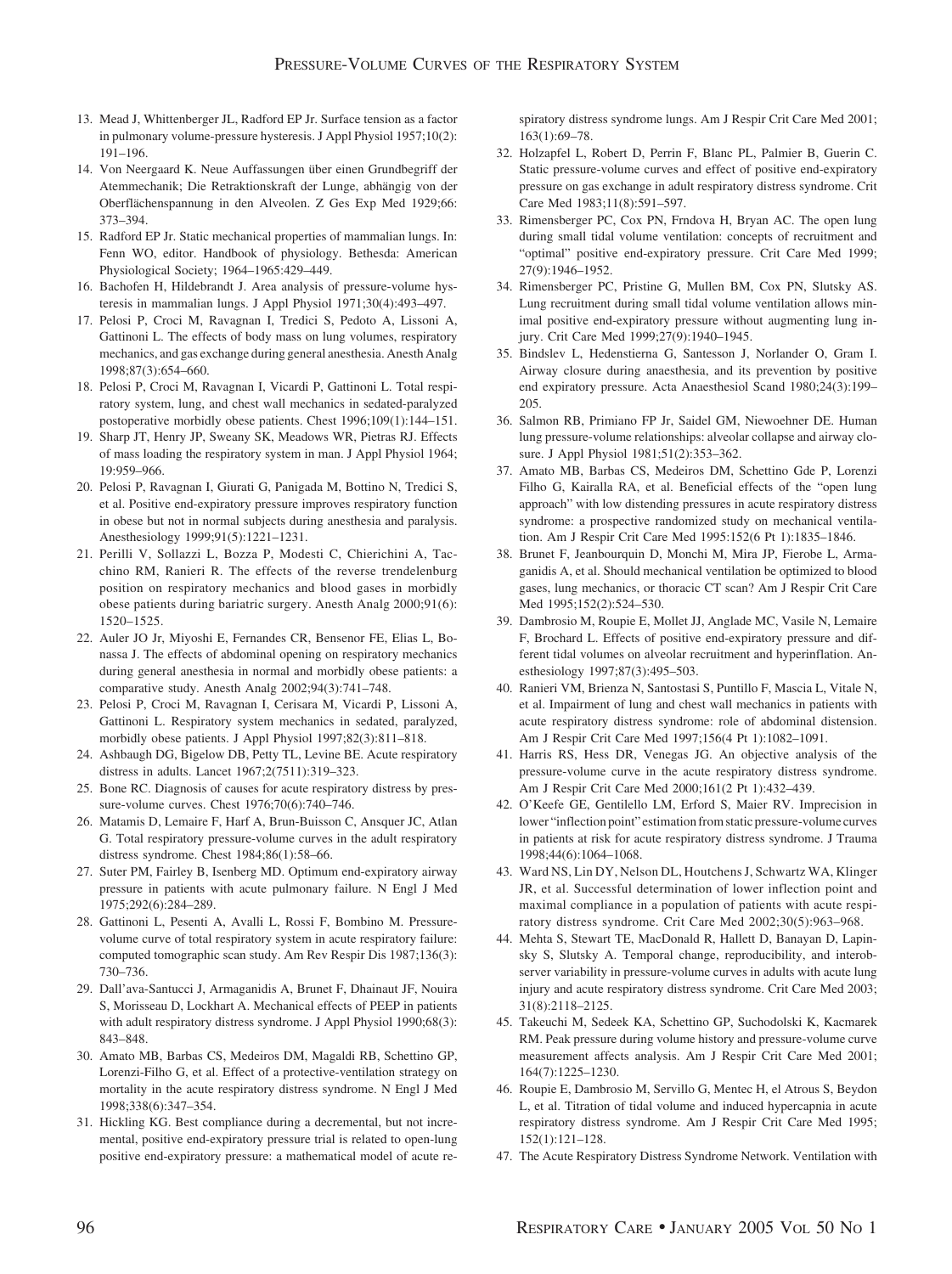lower tidal volumes as compared with traditional tidal volumes for acute lung injury and the acute respiratory distress syndrome. N Engl J Med 2000;342(18):1301–1308.

- 48. Hickling KG. The pressure-volume curve is greatly modified by recruitment: a mathematical model of ARDS lungs. Am J Respir Crit Care Med 1998;158(1):194–202.
- 49. Medoff BD, Harris RS, Kesselman H, Venegas J, Amato MB, Hess D. Use of recruitment maneuvers and high-positive end-expiratory pressure in a patient with acute respiratory distress syndrome. Crit Care Med 2000;28(4):1210–1216.
- 50. Venegas JG, Harris RS, Simon BA. A comprehensive equation for the pulmonary pressure-volume curve. J Appl Physiol 1998;84(1): 389–395.
- 51. Jonson B, Svantesson C. Elastic pressure-volume curves: what information do they convey? Thorax 1999;54(1):82–87.
- 52. Carney DE, Bredenberg CE, Schiller HJ, Picone AL, McCann UG, Gatto LA, et al. The mechanism of lung volume change during mechanical ventilation. Am J Respir Crit Care Med 1999;160(5): 1697–1702.
- 53. Schiller HJ, Steinberg J, Halter J, McCann U, DaSilva M, Gatto LA, et al. Alveolar inflation during generation of a quasi-static pressure/ volume curve in the acutely injured lung. Crit Care Med 2003;31(4): 1126–1133.
- 54. Jonson B, Richard JC, Straus C, Mancebo J, Lemaire F, Brochard L. Pressure-volume curves and compliance in acute lung injury: evidence of recruitment above the lower inflection point. Am J Respir Crit Care Med 1999;159(4 Pt 1):1172–1178.
- 55. Pelosi P, Goldner M, McKibben A, Adams A, Eccher G, Caironi P, et al. Recruitment and derecruitment during acute respiratory failure: an experimental study. Am J Respir Crit Care Med 2001;164(1): 122–130.
- 56. Crotti S, Mascheroni D, Caironi P, Pelosi P, Ronzoni G, Mondino M, et al. Recruitment and derecruitment during acute respiratory failure: a clinical study. Am J Respir Crit Care Med 2001;164(1): 131–140.
- 57. Bond DM, Froese AB. Volume recruitment maneuvers are less deleterious than persistent low lung volumes in the atelectasis-prone rabbit lung during high-frequency oscillation. Crit Care Med 1993; 21(3):402–412.
- 58. Froese AB, McCulloch PR, Sugiura M, Vaclavik S, Possmayer F, Moller F. Optimizing alveolar expansion prolongs the effectiveness of exogenous surfactant therapy in the adult rabbit. Am Rev Respir Dis 1993;148(3):569-577.
- 59. Hubmayr RD. Perspective on lung injury and recruitment: a skeptical look at the opening and collapse story. Am J Respir Crit Care Med 2002;165(12):1647–1653.
- 60. Mergoni M, Martelli A, Volpi A, Primavera S, Zuccoli P, Rossi A. Impact of positive end-expiratory pressure on chest wall and lung pressure-volume curve in acute respiratory failure. Am J Respir Crit Care Med 1997;156(3 Pt 1):846–854.
- 61. Pereira C, Bohe J, Rosselli S, Combourieu E, Pommier C, Perdrix JP, et al. Sigmoidal equation for lung and chest wall volume-pressure curves in acute respiratory failure. J Appl Physiol 2003;95(5):2064– 2071.
- 62. Gattinoni L, Pelosi P, Suter PM, Pedoto A, Vercesi P, Lissoni A. Acute respiratory distress syndrome caused by pulmonary and extrapulmonary disease: different syndromes? Am J Respir Crit Care Med 1998;158(1):3–11.
- 63. Albaiceta GM, Taboada F, Parra D, Blanco A, Escudero D, Otero J. Differences in the deflation limb of the pressure-volume curves in acute respiratory distress syndrome from pulmonary and extrapulmonary origin. Intensive Care Med 2003;29(11):1943–1949.
- 64. Lee WL, Stewart TE, MacDonald R, Lapinsky S, Banayan D, Hallett D, Mehta S. Safety of pressure-volume curve measurement in acute lung injury and ARDS using a syringe technique. Chest 2002;121(5): 1595–1601.
- 65. Dall'ava-Santucci J, Armaganidis A, Brunet F, Dhainaut JF, Chelucci GL, Monsallier JF, Lockhart A. Causes of error of respiratory pressure-volume curves in paralyzed subjects. J Appl Physiol 1988; 64(1):42–49.
- 66. Gattinoni L, Mascheroni D, Basilico E, Foti G, Pesenti A, Avalli L. Volume/pressure curve of total respiratory system in paralysed patients: artefacts and correction factors. Intensive Care Med 1987; 13(1):19–25.
- 67. Nishida T, Suchodolski K, Schettino GP, Sedeek K, Takeuch M, Kacmarek RM. Peak volume history and peak pressure-volume curve pressures independently affect the shape of the pressurevolume curve of the respiratory system. Crit Care Med 2004; 32(6):1358–1364.
- 68. Vieira SR, Puybasset L, Lu Q, Richecoeur J, Cluzel P, Coriat P, Rouby JJ. A scanographic assessment of pulmonary morphology in acute lung injury: significance of the lower inflection point detected on the lung pressure-volume curve. Am J Respir Crit Care Med 1999;159(5 Pt 1):1612–1623.
- 69. Kunst PW, Bohm SH, Vazquez de Anda G, Amato MB, Lachmann B, Postmus PE, de Vries PM. Regional pressure volume curves by electrical impedance tomography in a model of acute lung injury. Crit Care Med 2000;28(1):178–183.
- 70. Bates JH, Irvin CG. Time dependence of recruitment and derecruitment in the lung: a theoretical model. J Appl Physiol 2002;93(2):705–713.
- 71. Brower RG, Lanken PN, MacIntyre N, Matthay MA, Morris A, Ancukiewicz M ,et al; National Heart, Lung, and Blood Institute ARDS Clinical Trials Network. Higher versus lower positive endexpiratory pressures in patients with the acute respiratory distress syndrome. N Engl J Med 2004;351(4):327–336.
- 72. Takeuchi M, Goddon S, Dolhnikoff M, Shimaoka M, Hess D, Amato MB, Kacmarek RM. Set positive end-expiratory pressure during protective ventilation affects lung injury. Anesthesiology 2002;97(3): 682–692.
- 73. Cook CD, Mead J, Schreiner GL, Frank NR, Craig JM. Pulmonary mechanics during induced pulmonary edema in anesthetized dogs. J Appl Physiol 1959;14(2):177–186.
- 74. Salazar E, Knowles JH. An analysis of pressure-volume characteristics of the lungs. J Appl Physiol 1964;19:97–104.
- 75. Gibson GJ, Pride NB, Davis J, Schroter RC. Exponential description of the static pressure-volume curve of normal and diseased lungs. Am Rev Respir Dis 1979;120(4):799–811.
- 76. Greaves IA, Colebatch HJ. Elastic behavior and structure of normal and emphysematous lungs post mortem. Am Rev Respir Dis 1980; 121(1):127–136.
- 77. Osborne S, Hogg JC, Wright JL, Coppin C, Pare PD. Exponential analysis of the pressure-volume curve: correlation with mean linear intercept and emphysema in human lungs. Am Rev Respir Dis 1988; 137(5):1083–1088.
- 78. Bogaard JM, Overbeek SE, Verbraak AF, Vons C, Folgering HT, van der Mark TW, et al. Pressure-volume analysis of the lung with an exponential and linear-exponential model in asthma and COPD. Dutch CNSLD Study Group. Eur Respir J 1995;8(9): 1525–1531.
- 79. Berend N, Skoog C, Thurlbeck WM. Exponential analysis of lobar pressure-volume characteristics. Thorax 1981;36(6):452–455.
- 80. Berend N, Woolcock AJ, Marlin GE. Correlation between the function and structure of the lung in smokers. Am Rev Respir Dis 1979; 119(5):695–705.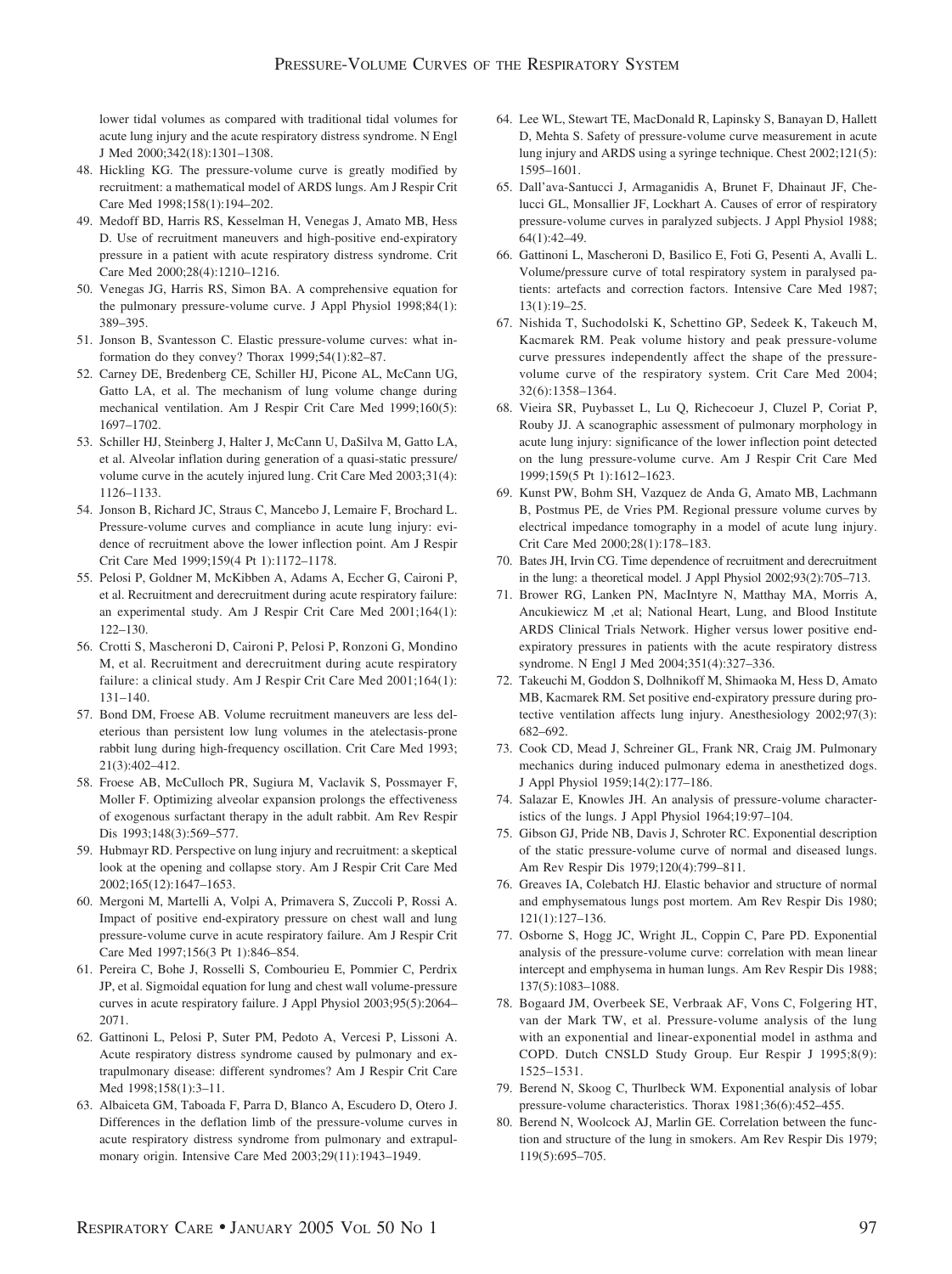- 81. Holmes PW, Campbell AH, Barter CE. Acute changes of lung volumes and lung mechanics in asthma and in normal subjects. Thorax 1978;33(3):394–400.
- 82. Brown R, Ingram RH Jr, McFadden ER Jr. Problems in the plethysmographic assessment of changes in total lung capacity in asthma. Am Rev Respir Dis 1978;118(4):685–692.

### **Discussion**

**Bigatello:** You have been working on P-V curves now for a few years. What we struggle with every day is, how are we going to set the ventilator? Are you still using P-V curves? Do you have any abbreviated ways, or are there other ways that you use to come up with ventilator settings?

**Harris:** No. And no. I really don't use them much any more in the intensive care unit, except for research purposes. I think there's still a lot to learn about them, so I think the research environment is the best place to do P-V curves. I think that right now there's no good evidence that using the quasi-static P-V curve is a good way to set a ventilator; I don't think there's good evidence that you're going to improve your patient's outcome with it. Furthermore, where are you going to set it? The point keeps changing; it used to be  $P_{\text{flex}}$  plus 2 cm  $H_2O$ , now it's all the way up the curve, so it's a moving target, which reflects our lack of understanding of how to use the P-V curve.

**Hess:** I think you hit the nail right on the head when you asked, do we set the ventilator based on some physiologic measure or do we set the ventilator according to outcome data that we know are producing better patient outcomes?

**Pierson:**\* Just to follow up on that, Dean, I want to remind people that the ALVEOLI study (the second ARDS Network study, which compared

higher PEEP/lower  $F_{IO}$  to lower PEEP/higher  $F_{IO}$  in ALI [acute lung] injury] and  $ARDS<sup>1</sup>$  was stopped because it was determined that there was no difference between the groups, indicating that even though you may get more of the lung recruited at higher PEEP—and that would certainly be the assumption from what you've said—it didn't seem to make any difference in what happened to the patient.

#### **REFERENCE**

1. Brower RG, Lanken PN, MacIntyre N, Matthay MA, Morris A, Ancukiewicz M, et al; National Heart, Lung, and Blood Institute ARDS Clinical Trials Network. Higher versus lower positive end-expiratory pressures in patients with the acute respiratory distress syndrome. N Engl J Med 2004;351(4): 327–336.

**Harris:** And that may go along with the idea that you bring up, Neil [MacIntyre], about maybe that lung that's closed, as Gattinoni would say, let's keep it closed, rest it, and maybe try to reduce the strain on the rest of the lung as much as possible. Perhaps it could be something as simple as just turning down the ventilator to the lowest settings possible that are still able to manage, ventilate, and oxygenate the patient. Maybe that's all.

**MacIntyre:** Just to put some details on what David [Pierson] said, it is true that the ALVEOLI trial was stopped after a little over 500 patients, for futility, despite rather impressive improvements in both compliance and  $P_{aO_2}/F_{IO_2}$  ratio [the ratio of arterial partial pressure of oxygen to fraction of inspired oxygen], so those beautiful numbers, in terms of mechanical function and gas exchange function, did not translate into a substantial improvement in outcome. I guess the good news is that it didn't hurt.

- 83. Pride NB, Macklem PT. Lung mechanics in disease. In: Geiger SR, editor. Handbook of physiology. Bethesda: American Physiological Society;1986:659–692.
- 84. Mutoh T, Lamm WJ, Embree LJ, Hildebrandt J, Albert RK. Abdominal distension alters regional pleural pressures and chest wall mechanics in pigs in vivo. J Appl Physiol 1991;70(6):2611–2618.

**Campbell:** One of the issues I have with the ALVEOLI trial is—and I think it speaks right to the point of the P-V curve—that it looked at gas exchange as the end point for determining the PEEP level. They were looking at a  $P_{aO_2}/F_{IO_2}$  ratio with PEEP tables, and I think that may be a problem with some patients. The P-V curve is a measurement of lung mechanics that may give us some useful information and help us manage the ventilator. Has your experience doing P-V curves changed your practice?

**Harris:** I'm not sure I understand the question.

**Campbell:** The first part was just a comment about the ALVEOLI trial. In the Amato et al study, $\frac{1}{1}$  setting PEEP based on information obtained from the P-V curve was an important component of the lung-protective strategy that was associated with better outcome. The assumption in the ALVE-OLI trial was that there is a linear relationship between lung injury and the  $P_{aO_2}/F_{IO_2}$  ratio, and certainly that can't be true in every patient.

#### **REFERENCE**

1. Amato MB, Barbas CS, Medeiros DM, Magaldi RB, Schettino GP, Lorenzi-Filho G, et al. Effect of a protective-ventilation strategy on mortality in the acute respiratory distress syndrome. New Engl J Med 1998; 338(6):347–354.

**MacIntyre:** What are you talking about? A linear relationship between what?

**Campbell:** I mean the assumption is that if you turn up the PEEP and the  $P_{aO_2}$  gets better, then you have adequately treated the problem. Or if your

<sup>\*</sup> David J Pierson MD FAARC, Division of Pulmonary and Critical Care Medicine, University of Washington, Seattle, Washington.